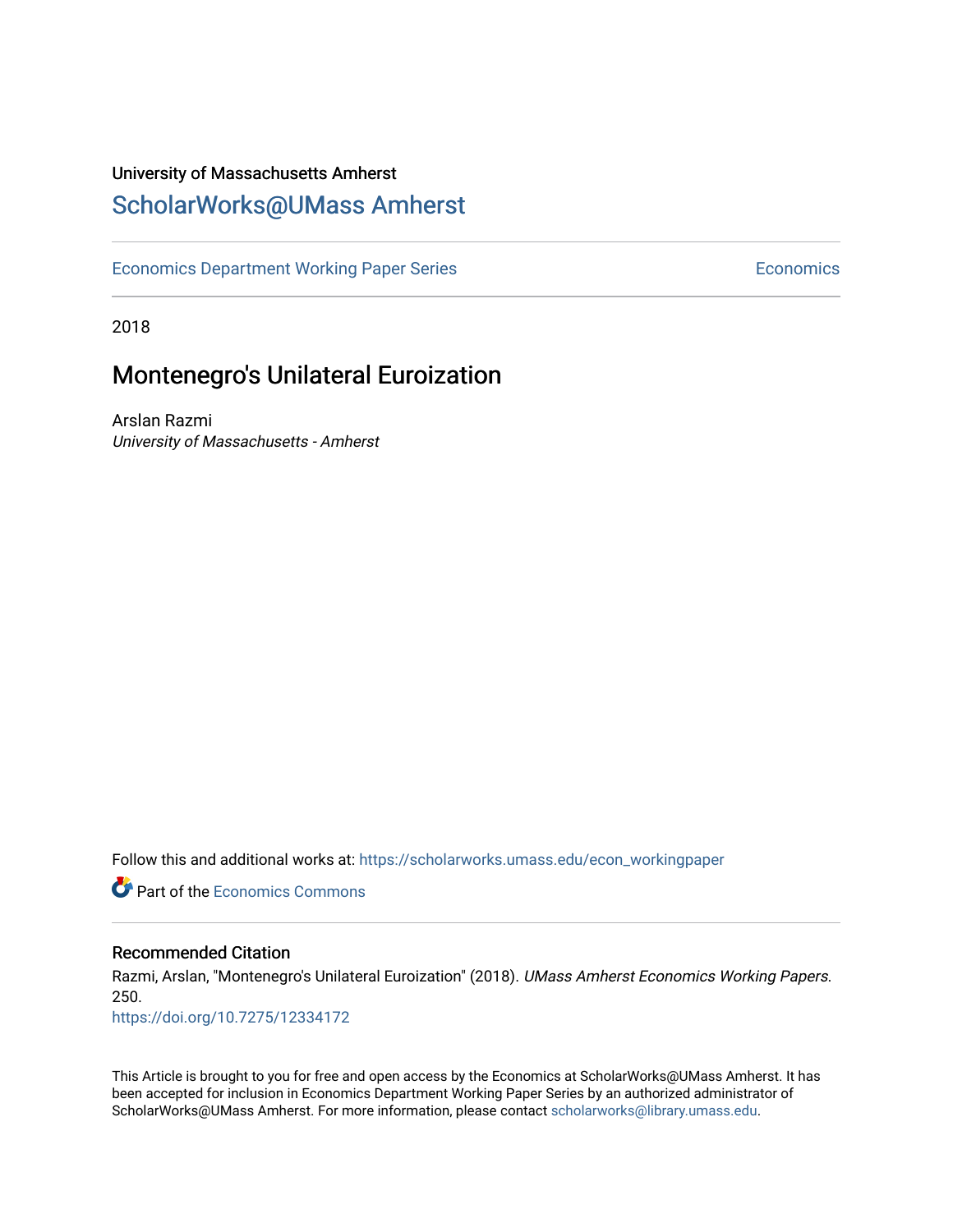# Montenegro's Unilateral Euroization

#### Arslan Razmi

June 17, 2018

#### Abstract

Unilateral euroization is underexplored even in comparison to unilateral dollarization (taken to mean the adoption of the US dollar as legal tender). This paper attempts to partly fill this gap in the literature by investigating the case of Montenegro, which is one of the two countries that have unilaterally adopted the euro as the legal tender. Montenegro's limited monetary policy options make the nature of business cycles important. The evidence presented here suggests that Montenegro has a low degree of synchronization, limited structural similarity, and weak trade integration with the Eurozone. Moreover, there is limited evidence for endogenous structural assimilation following euroization. The case for currency union is weak for Montenegro and appears to be defensible only on grounds of policy credibility.

JEL classifications: F15, F45, E32, E52

Key words: Montenegro, euroization, dollarization, currency union, optimal currency areas.

Department of Economics, University of Massachusetts, Amherst, MA 01003; email: arazmi@econs.umass.edu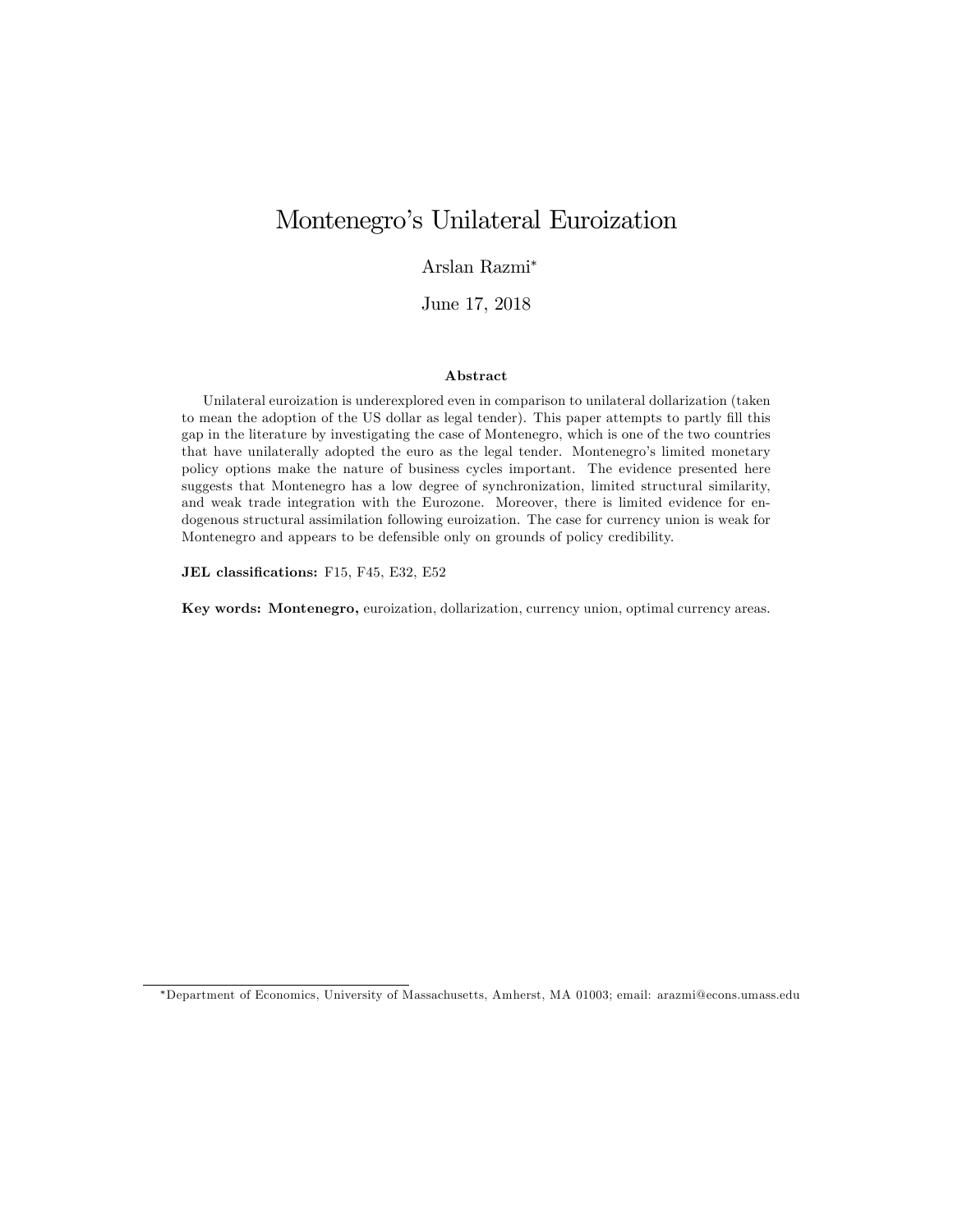#### 1 Introduction and Background

In an insightful analysis of increasing official dollarization in the 1990s and early 2000s, Edwards  $(2001)$  found it remarkable that "this rather drastic piece of advice - giving up the national currency - is being dispensed on the bases of very limited empirical and historical evidence.î The dearth of empirical and historical evidence is, if anything, even more glaring in the case of countries that unilaterally euroized in recent years. An obvious underlying reason is the infancy of the euro itself. The fact that, unlike the United States, the Eurozone lacks a fiscal or banking union that help stabilize output within the currency area, makes analysis trickier. Moreover, the unusual circumstances accompanying the unilateral euroization by Montenegro and Kosovo, including a civil war and the Great Recession, make it challenging to gauge the consequences of euroization. This paper attempts to investigate Montenegroís euroization within the limitations imposed by these constraints.

After unilaterally adopting the Deutsche Mark for two years, Montenegro officially and unilaterally euroized in 2002, adopting the euro first as a parallel legal tender, and then as the only legal tender. The main motive appears to have been the need to establish monetary stability following bouts of high/hyper inflation in the preceding decades.<sup>1</sup> To date there are no official ties or agreements between Montenegro and the European Central Bank approving the use of the euro as an official currency and while Montenegro was given candidate status for European Union membership in 2010, the path to Eurozone membership is still unclear.<sup>2</sup>

This paper investigates the evolution of the Montenegrin economy since the adoption of the euro and political independence. I explore both monetary and real sector developments in order to analyze the potential consequences of unilateral dollarization for Montenegro, especially in the years following the Eurozone crisis. In particular, I examine the degree of Montenegrin integration with the rest of the Eurozone, and compare it with other economies in the region. The severity and duration of the Eurozone crisis, especially in the PIIGS (Portugal, Spain, Ireland, Italy, and Spain) has given a new lease of life to interest in common currency issues. This is a good time to take stock in the Montenegrin context.

To give a preview of the main conclusions, I find that while Montenegro is likely to have benefitted from importing policy credibility, the Montenegrin economy is only weakly synchronized with the Eurozone, and by some measures, has become less so over time. Euroization has helped little in this regard. The lack of exchange rate áexibility and monetary autonomy may therefore be quite costly.

The organization of the rest of this paper is as follows. Section 2 brieáy discusses the broad issues involved and the literature relevant to them. Section 3 then analyzes the degree of structural symmetry that exists between Montenegro and the Eurozone in a regional context. Section 4 narrows the focus to issues of monetary independence, followed by Section 5 which looks at other measures of Montenegrin integration with the Eurozone as these have evolved since independence. Finally, Section 6 concludes.

<sup>&</sup>lt;sup>1</sup> See Fabris et al.  $(2004)$  and Winkler et al.  $(2004)$ .

<sup>&</sup>lt;sup>2</sup>As a practical matter, the European Union has outlined a 3-step procedure for the monetary integration of candidate countries. The applicants are required to first join the European Union (EU), then become a part of the exchange rate mechanism (ERM 2), and, as a final step that follows satisfaction of the Maastricht convergence criteria, join the Economic and Monetary Union (EMU), i.e., the Eurozone.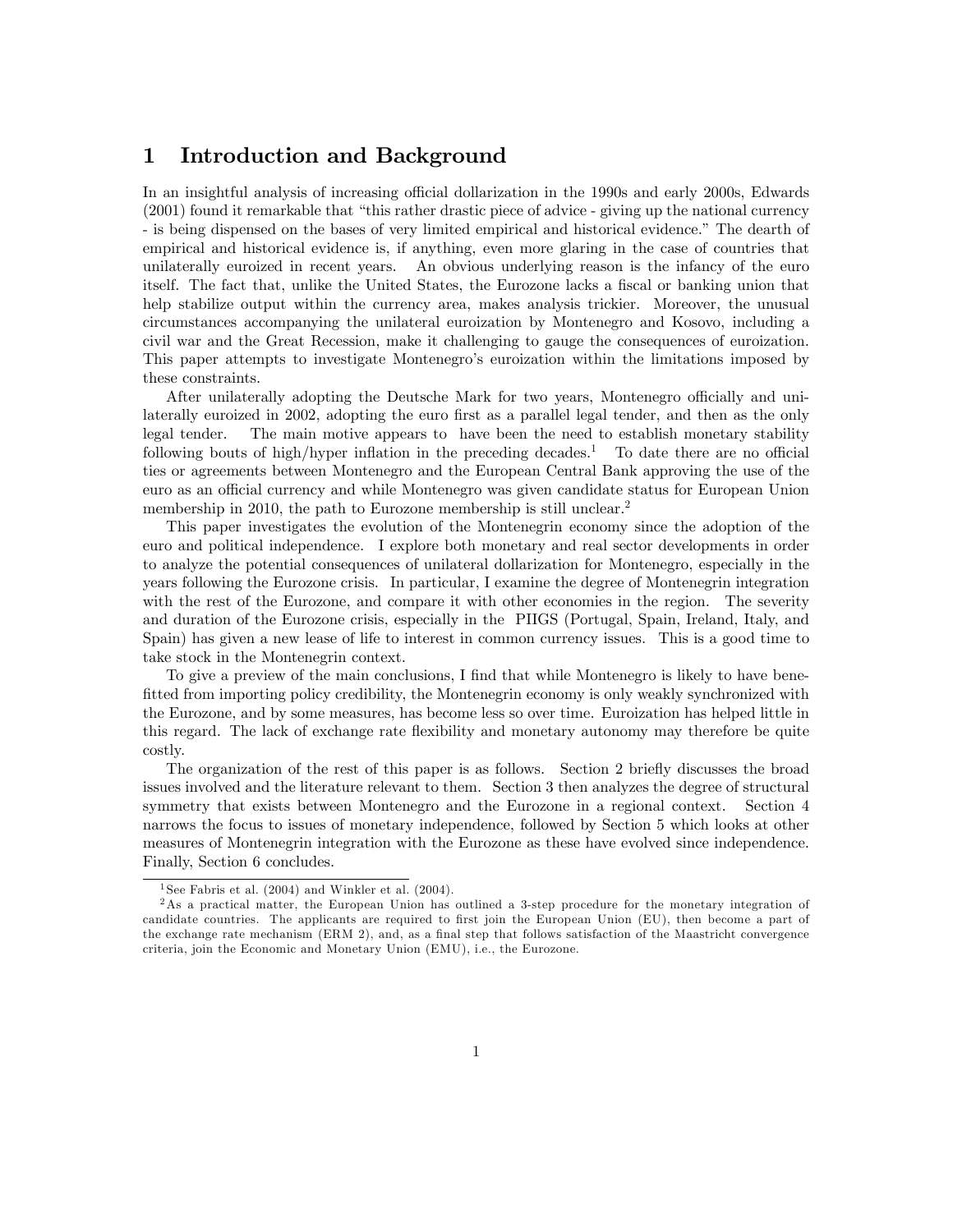### 2 The "Big Picture" Issues

The choice made by Montenegrin policy makers can be broken down into two steps: (1) the adoption of a fixed exchange rate regime vis-a-vis the Euro area, and  $(2)$  the unilateral adoption of the euro as legal tender. While step 2 can be seen as the most extreme form of exchange rate fixing, it does raise subtly different issues in the absence of a common fiscal authority that oversees transfers, and the lack of a banking union and a lender of last resort. In particular, due to its more binding nature, joining a monetary union renders renders more salient the role of asymmetries in economic conditions.

A substantial body of literature now addresses the pros and cons of dollarization.<sup>3</sup> The advantages often cited include increased microeconomic efficiency (the liquidity services and network externalities provided by a single currency circulating over a wider area), reduced transaction costs, the elimination of currency risk and speculative attacks, enhanced policy credibility when it comes to inflation, development of the banking system, lower risk premia on sovereign bonds, reduced real interest rates, and increased trade linkages with other members of the monetary union. Disadvantages include the obvious and dramatic loss of monetary autonomy, the absence of seignorage gains, lack of access to the exchange rate as a stabilizing tool in response to economic shocks, reduced room for the functioning of a domestic lender of last resort, and, as a flip side to the credibility argument, the voluntary limiting of the ability to use the inflation tax in exceptional circumstances.

The context in which a country enters a monetary union matters. Joining a currency union is likely to pose problems in the presence of asymmetric shocks and nominal rigidities. This was recognized early on by the pioneering work of Mundell (1961) and others, who pointed out that a common currency is optimal if either: (1) countries are exposed to symmetric shocks, or (2) if shocks are asymmetric, feasible adjustment mechanisms exist to ensure stabilization. The mechanisms could take the form of factor mobility, wage and price flexibility, and fiscal transfers (Mundell  $(1961)$ ), integration of trade in goods and services (McKinnon  $(1963)$ ), or a highly diversified economic structure that helps dilute and absorb the effects of shocks (Kenen (1969)).

While the criteria that are typically seen to shape the decision to enter into a monetary union are often a focal point of discussion, whether or not these criteria are endogenous is itself a matter of controversy. For example, Frankel and Rose (1998), and earlier in a major report, European Commission (1990) argue that monetary integration may foster trade. Rose and Stanley (2005) provide a meta-analysis that concludes that currency union increases trade by 30-90 percent. Trade integration, the argument goes, will increase intra-industry trade, foster business cycle synchronization and reduce exposure to asymmetric real shocks. Meeting the preconditions for the introduction of a foreign currency, therefore, may be much less important as an  $ex$ -ante concern. A different point of view, associated with Krugman (1993), is captured by the so-called "Krugman specialization hypothesis,îwhich raises the possibility that closer trade integration will undermine synchronization among the countries in the monetary union. This view, which is based on trade theory, hypothesizes that reduced transaction costs through integration will lead countries to become more specialized in sectors in which they have a comparative advantage. An implication is that integration will increase the likelihood of union members experiencing sector-specific asymmetric shocks.

<sup>3</sup> See, for example, Borensztein and Berg (2000), Winkler et al. (2004), Minda (2005) and Schuler (2005).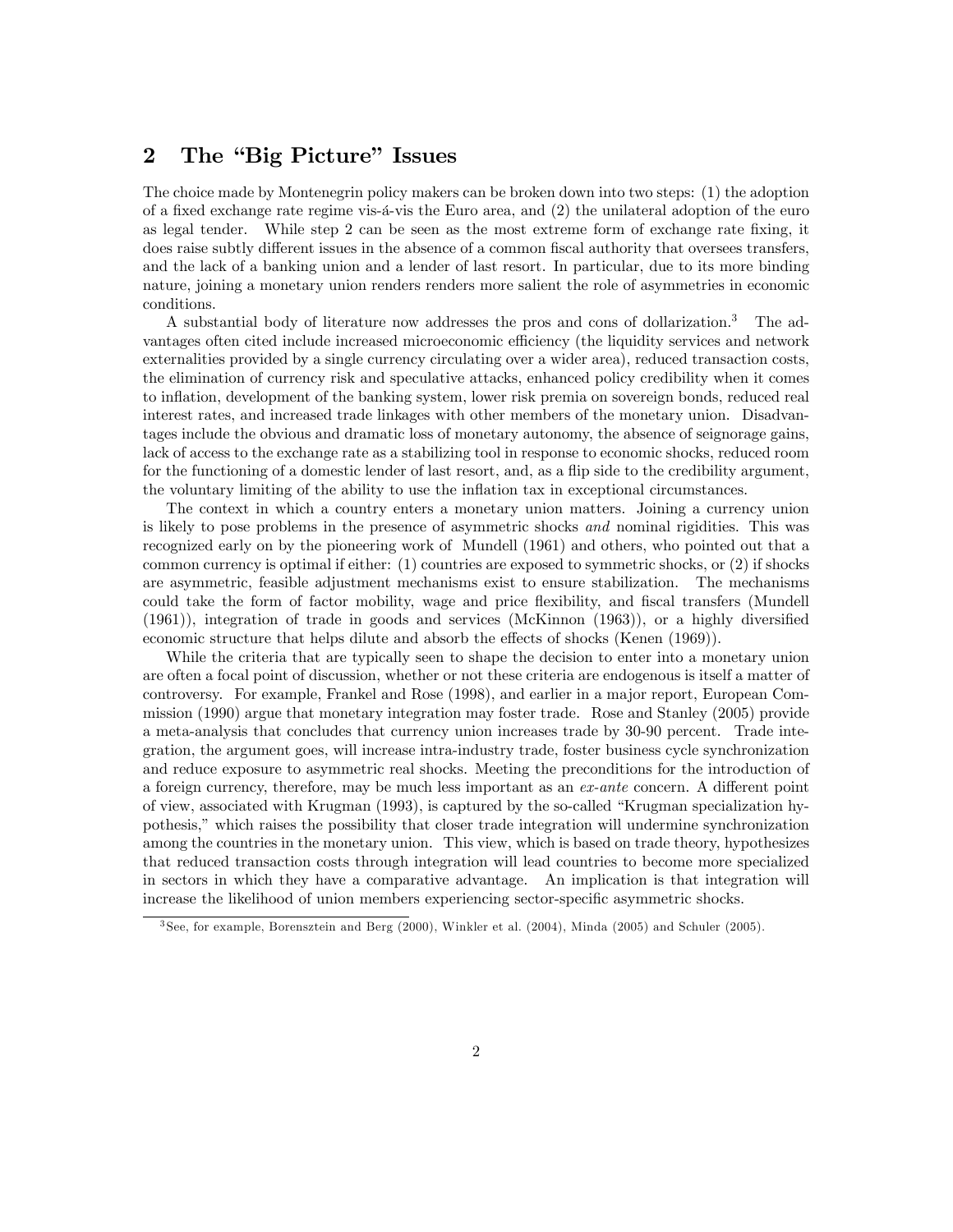#### 3 Is Policy Independence an Issue for Montenegro?

The loss of monetary autonomy that results from adopting a foreign currency as legal tender gains importance to the extent that a country is structurally different from the currency area, and therefore requires unique policy responses to shocks. How important is this issue in the Montenegrin context? Let's start by taking a look at some basic measures of Montenegro's integration with the Eurozone.<sup>4</sup> Table 1 provides the raw (unconditioned) correlations of inflation (Inflation), GDP growth  $(GDP)$ , GDP per capita growth  $(GDPPC)$ , gross national income growth  $(GNI)$ , GNI per capita growth  $(GNIPC)$ , and the ratio of foreign direct investment to GDP  $(FDI/GDP)$ . The period covered begins from Montenegrin independence to the latest year for which data are available. The correlations are generally quite high for Montenegro, ranging between 0.78-0.87, with the exception of the FDI to GDP ratio.

For comparison purposes, Table 1 also presents correlations for other countries, including former Yugoslav republics (Bosnia and Herzegovina, Macedonia, FYR, Romania, Serbia, and Slovenia).<sup>5</sup> The correlations generally tend to be high across the board. Not surprisingly, given that it is already a member of the Eurozone, Slovenia exhibits the highest correlation as far as GDP and GDP per capita are concerned, although this is not true for inflation. Also, Serbian GDP and GDP per capita exhibit the lowest correlation  $-$  although still positive and substantial  $-$  with the corresponding Eurozone aggregates. This again is not surprising since, as we will see shortly, the Serbian dinar fluctuated the most against the euro during this period. In other words, Serbia is an<sup> $I$ </sup> exception among these countries in not pegging tightly to the euro. It is also interesting to note that unlike GDP and GDP per capita, the correlation of GNI and GNI per capita is much lower for Bulgaria, Macedonia (FYR), and Bosnia and Herzegovina compared to Serbia. This may have to do with factor incomes, in particular wage and profit income remittances.<sup>6</sup> Finally, the correlation of the foreign direct investment to GDP ratio, substantially negative for most countries (with the unsurprising exception of Slovenia), is almost zero for Montenegro. There is no sign of FDI diversion from the Euro area to Montenegro.

One should note that the high correlations seen across the board between individual countries and the Eurozone in Table 1 likely reflect the global nature of the downturn in economic conditions starting with the financial crisis in 2008. I therefore turn next to a more formal exercise to analyze the synchronization of Montenegrin shocks with the Euro area. A widely approach to evaluating the business cycle synchronization between a country and a currency union consists of analyzing the correlation between supply and demand shocks.<sup>7</sup> This, in turn, builds on the structural vector autoregression (SVAR) framework for identifying shocks developed by Blanchard and Quah (1989), and is based on the well-known aggregate supply and aggregate demand (AS-AD) model. Since the technical details are easily available, $8$  here I focus on the conceptual points and the analysis.

The Blanchard and Quah decomposition starts with an infinite order moving average (MA) representation of a bivariate SVAR. The effects of demand and supply disturbances are measured for two macroeconomic variables: (1) real output, and, (2) prices. Fluctuations in these variables, in other words, are assumed to be due to supply and demand shocks. Since both variables are generally non-stationary,  $I(1)$ , processes, these are defined in first differenced form. Supply shocks

<sup>4</sup> Throughout the paper, the terms Eurozone and Euro area are used interchangeably.

<sup>5</sup> The status of Kosovo remains undecided.

<sup>&</sup>lt;sup>6</sup>It is interesting that, of all the countries in the sample, Serbia has had the largest proportional (and positive) difference between GDP and GNI over this period.

<sup>&</sup>lt;sup>7</sup> See, for example, Bayoumi and Eichengreen  $(1992)$  and Brixiová et al.  $(2010)$ .

<sup>8</sup> See, for example, Jurgutyte (2006).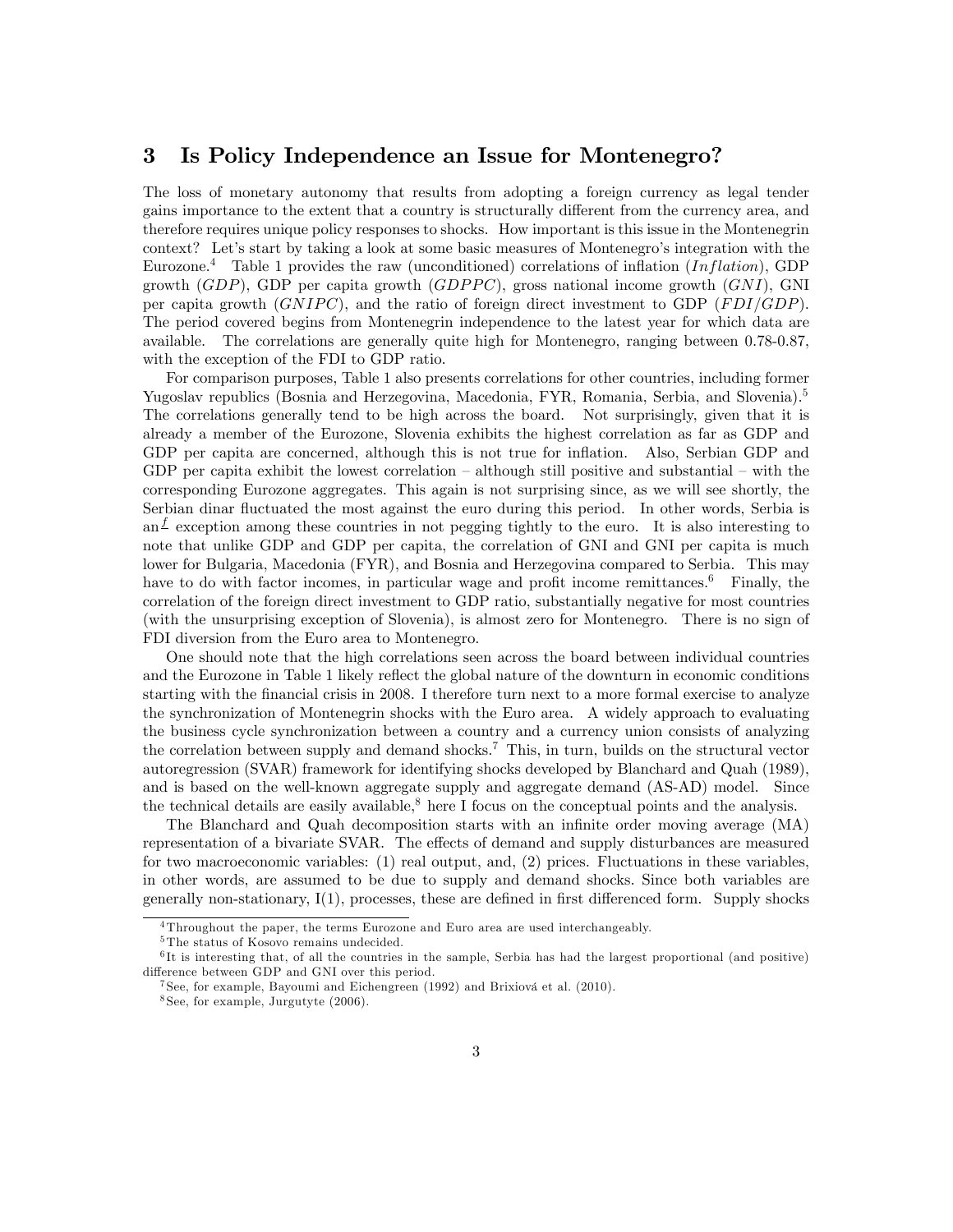|                  | <b>Inflation</b> | <b>GDP</b> | <i>GDPPC</i> | <b>GNI</b> | <b>GNIPC</b> | FDI/GDP |
|------------------|------------------|------------|--------------|------------|--------------|---------|
| Bosnia and Herz. | 0.88             | 0.75       | 0.73         | 0.44       | 0.40         | $-0.47$ |
| <b>Bulgaria</b>  | 0.79             | 0.87       | 0.83         | 0.45       | 0.41         | $-0.61$ |
| Croatia          | 0.84             | 0.87       | 0.88         | 0.84       | 0.85         | $-0.58$ |
| Macedonia, FYR   | 0.38             | 0.76       | 0.72         | 0.33       | 0.29         | $-0.59$ |
| Montenegro       | 0.78             | 0.87       | 0.85         | 0.79       | 0.79         | $-0.02$ |
| Romania          | 0.88             | 0.74       | 0.67         | 0.62       | 0.54         | $-0.79$ |
| Serbia           | 0.76             | 0.64       | 0.61         | 0.55       | 0.53         | $-0.32$ |
| Slovenia         | 0.63             | 0.93       | 0.91         | 0.88       | 0.86         | 0.17    |

Table 1: Correlations between individual country annual aggregates and the Eurozone over the period 2006 - 2016. Source: Author's calculations based on WDI

are assumed to have permanent effects on output and the price level, while demand shocks have permanent effects only on the latter variable, i.e., the long-run aggregate supply curve is assumed vertical. $9$  The effect on output, therefore is decomposed into permanent and temporary effects. In addition, the framework imposes three other restrictions, two involving the variances of structural shocks that are set equal to one, and a final one that comes from the covariance of the reduced VAR residuals (the unobserved structural residuals are assumed to be orthogonal).

Table 2 summarizes the results. Positive correlations indicate supply or demand shock synchronization while the magnitudes capture the extent of such synchronization. The sample is constrained by the fact that quarterly real GDP data for Montenegro is available only for the period starting from the first quarter of 2011. I use the consumer price index (CPI) to calculate price inflation. Based on the Akaike Information Criteria, I specify a maximum lag length of 4 quarters for Montenegro. For purposes of comparison, I also present similar results for several other former Yugoslav republics including Croatia, Serbia, and Slovenia (recall that the latter is already a member of the Eurozone, and has been so since 2007). A lag length of four was uniformly chosen in order to preserve the symmetry of the specification across countries.<sup>10</sup>

While there is no agreed threshold beyond which a country is considered sufficiently synchronized with the currency union to become a member, Table 2 underlines the low correlation of shocks between Montenegro and the Eurozone. With a supply correlation of 0.109 and a demand shock correlation of 0.025, Montenegro displays much lower synchronization than Slovenia and Croatia.<sup>11</sup> Not surprisingly, Serbia yields the lowest correlation for supply shocks among all the countries while Slovenia, a Eurozone member throughout the period, yields the highest demand correlation. It is interesting to note that supply side shocks are much more synchronized than demand side

 $9$ The identifying assumption that demand shocks do not have permanent effects is a strong one, especially in the context of our study that uses post Eurozone crisis data. Recent literature suggests that hysteresis can be a major factor that hampers recoveries from deep recessions and liquidity traps. Given the scope of this paper, however, I follow the standard practice in making this assumption.

<sup>10</sup> The LM tests for autocorrelation do not, with the partial exception of Slovenia, indicate serial correlation upto lag order 8 at the 5 percent level of significance.

<sup>&</sup>lt;sup>11</sup> Considering the unique nature of the Montenegrin economy, especially the surge in activity due to summer tourism, I re-estimated the SVAR after using a dummy variable for the third quarter of each year. The results do not change noticeably.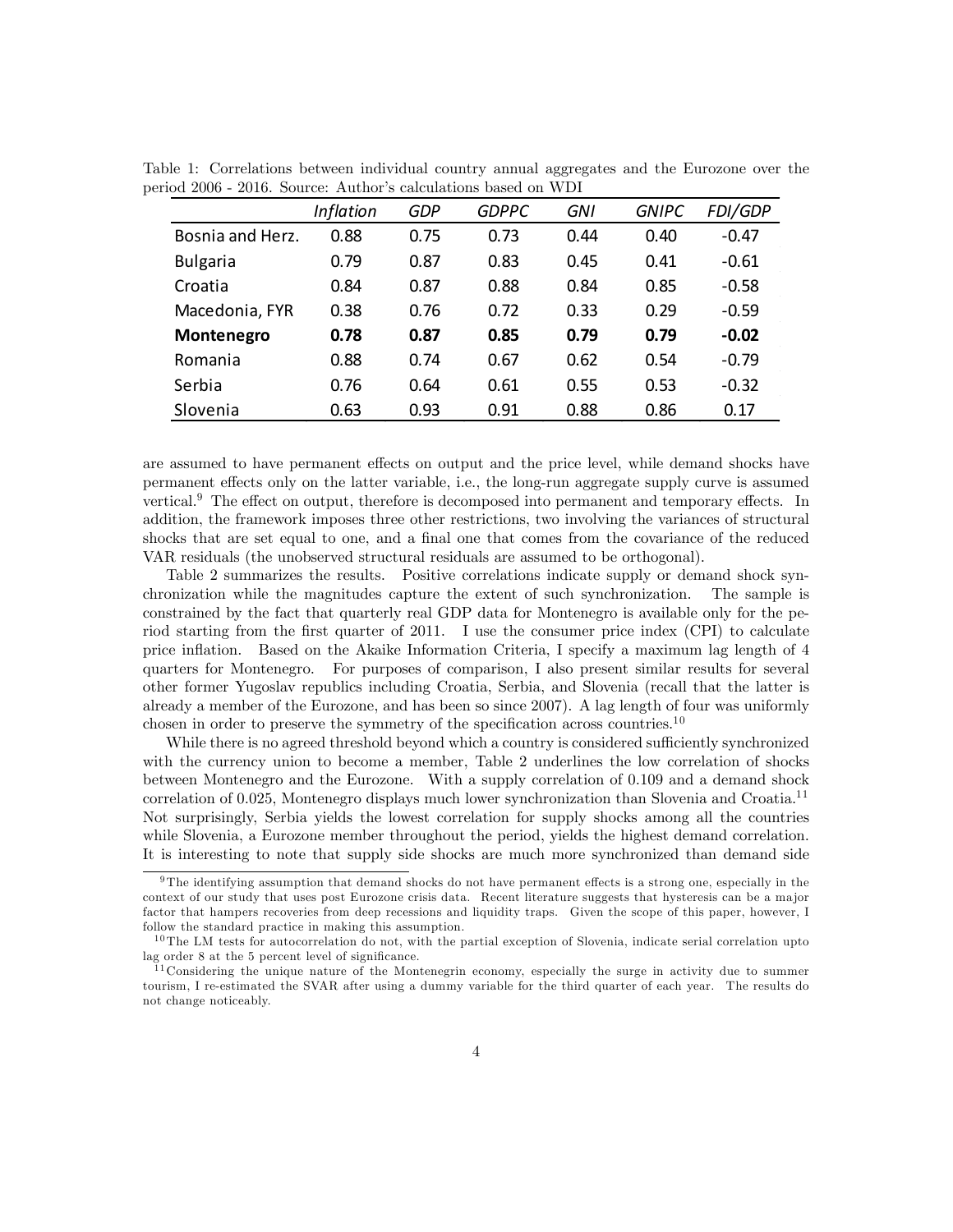shocks. While the impulse response functions (not included here) display appreciable volatility, it is reassuring that the exhibited patters are consistent with what one would expect from the aggregate supply-aggregate demand framework: namely, that while positive demand shocks initially raise both output and prices, supply shocks raise output and lower prices.<sup>12</sup>

How does Montenegroís synchronization compare to that reported by previous studies for other countries? The comparisons here, of course, have to be heavily qualified given that the period that the present estimates cover has been far from a typical one, especially in the wake of the Eurozone crisis and the continuing liquidity trap-like conditions. Given the Europe-wide nature of the crisis, any estimates based on post-crisis data are likely to be biased toward Önding greater synchronization. With this caveat in mind, let's take a quick look at existing literature. Bayoumi and Eichengreen (1992) provide an early study of European Commission (EC) countries and their degree of business cycle synchronization (relative to Germany) compared to US regions (relative to the mid East region). The degree of synchronization that I find for Montenegro falls in the lower end of the range for EC countries, which in turn were much less synchronized than US regions.<sup>13</sup> Fidrmuc and Korhonen (2003) provide a set of estimates for synchronization between the Eurozone on the one hand, and individual euro area economies and Central and East European (CEEC) candidate countries on the other. They found that structural shocks were more asymmetric in EU candidate countries than those in the euro area. The numbers reported for Montenegro in Table 2 lie at the lower end of the spectrum compared to their estimates for euro area countries but compare favorably with several CEEC countries. However, as noted above, our estimate for Montenegro is likely to have been bloated by the Eurozone crisis.

In sum, the decomposition of Montenegro's shocks does not provide much evidence for business cycle synchronization with the Eurozone. This gives the issues of monetary policy autonomy and policy credibility added importance.

As earlier discussed, some of the literature has argued that the extent of symmetry of shocks is itself endogenous, and evolves with the degree of trade and monetary integration. Unfortunately, I cannot test the endogeneity hypothesis in our context given the lack of data availability for a longer time period for Montenegro. However, I will approach this question indirectly in Section 5 by analyzing the evolution of other relevant variables over the past decade.

|            | Supply   | Demand |
|------------|----------|--------|
| Montenegro | 0.109    | 0.025  |
| Croatia    | 0.592    | 0.193  |
| Slovenia   | 0.591    | 0.452  |
| Serbia     | $-0.260$ | 0.342  |

Table 2: Blanchard-Quah decomposition, 2011:Q1-2017:Q3. Source: Author's calculations based on IMF's International Financial Statistics database.

 $12$  Serbia is the only exception. In this case, demand shocks appear to initially lower output while supply shocks raise prices.

<sup>&</sup>lt;sup>13</sup> Interestingly, Bayoumi and Eichengreen (1992) also generally found greater supply-side than demand-side symmetry.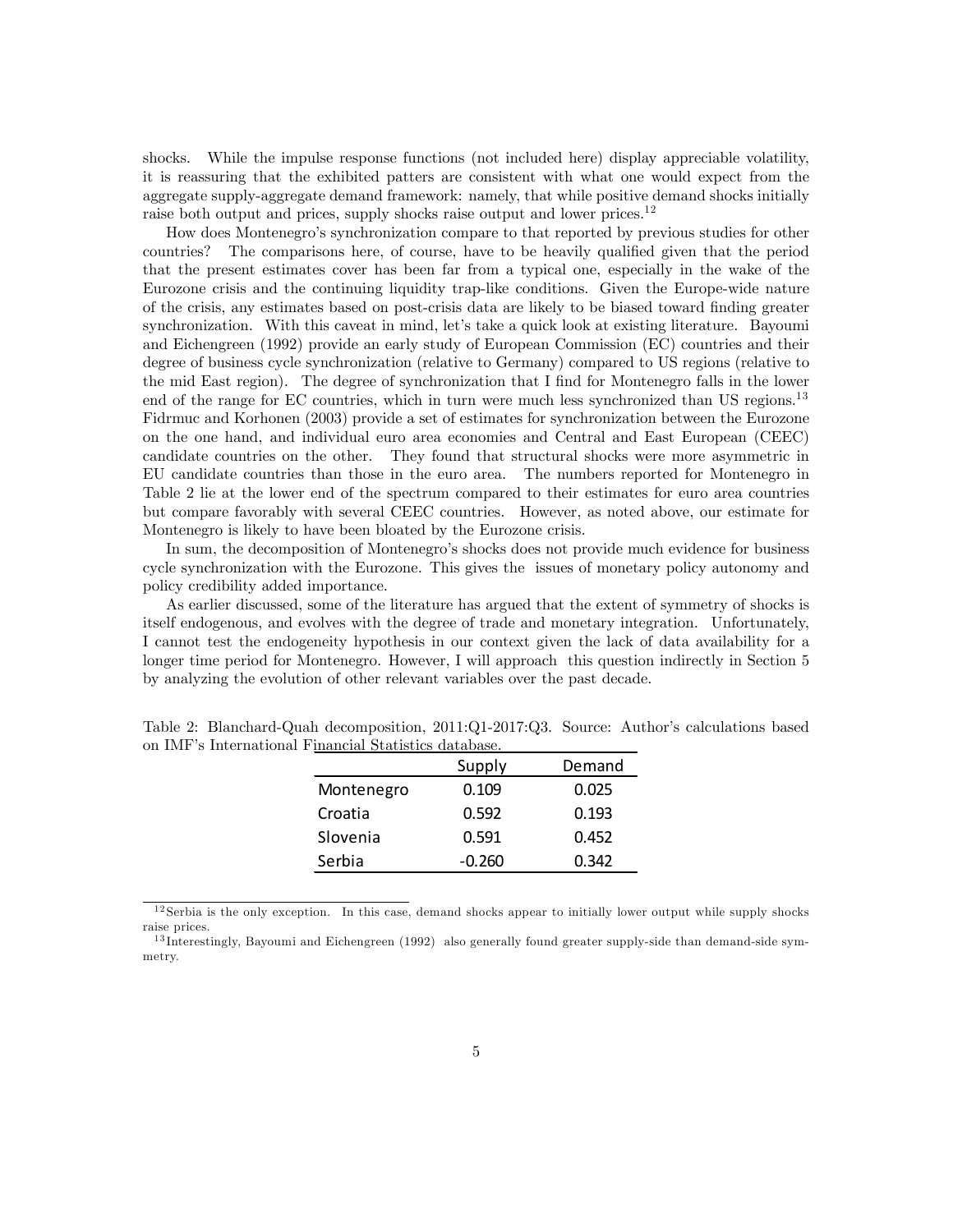#### 4 Monetary Autonomy and Policy Credibility

The previous section suggested asymmetry of shocks between Montenegro and the Eurozone. This makes the availability of stabilization policy options important. Perhaps the most commonly cited cost of joining a monetary union, or for that matter adopting a fixed exchange rate, is the loss of monetary autonomy. The idea, of course, goes back to the famous open economy impossible trilemma. This section looks at the degree to which Montenegrin interest rate behavior and broader macroeconomic direction has been influenced by the decision to unilaterally euroize.

While Montenegro has adopted the euro as legal tender, it is by no means the only country in the region that operates under an essentially fixed exchange rate regime. Based on monthly data for the period 2000-18, Table 3 uses the coefficient of variation to show the volatility of various regional currencies against the euro.<sup>14</sup> Except for Serbia and Romania, which operate managed floats, the other currencies have barely fluctuated against the euro. This is not surprising since some of these countries (Bosnia Herzegovina and Bulgaria) operate currency boards while others plan to join the exchange rate mechanism (ERM II) and then eventually the Eurozone, and use the euro as a nominal anchor. We should, therefore, expect Serbia in particular to have more monetary autonomy than the other countries in the region.

|                                   | Mean   | <b>Coefficient of Variation</b> |
|-----------------------------------|--------|---------------------------------|
| Bulgarian lev                     | 1.954  | 0.002                           |
| Croatian kuna                     | 7.462  | 0.018                           |
| Romanian leu                      | 3.852  | 0.184                           |
| Denar (FYR Macedonia)             | 61.335 | 0.004                           |
| Serbian dinar                     | 96.126 | 0.214                           |
| Bosnia and Herz, convertible mark | 1.956  | 0.000                           |

Table 3: Variation of nominal exchange rate over the period Jan. 2000 to February, 2018. Source: Author's calculations based on Eurostat

We will shortly turn to the issue of whether or not Montenegro has experienced lesser monetary autonomy, as measured by comovement and cyclicity of interest rates, compared to other regional countries. Before we do that, however, let's briefly turn to the question of why a country would compromise its monetary independence. Advocates of fixed exchange rates present several arguments, including the advantages of borrowed policy credibility in the form of lower inflation and lower interest rates. Moreover, the absence of exchange rate flexibility and a lender of last resort, and the inability to monetize deficits are likely to discipline policy makers into more vigilance when it comes to constraining fiscal behavior and current account deficits. What does the picture look like for Montenegro?

Figure 1 presents the inflation differentials from the Eurozone, based on the CPI over the period 2000-16.<sup>15</sup> The latter half of this period, of course, has been characterized by extremely low inflation across the advanced economies. While Montenegrin inflation remained high relative to the Eurozone, the differential did generally fall over the period. However, this is also true

 $14$  The coefficient for Montenegro obviously is zero. I use the coefficient of variation here in order to better compare different currencies which have very different mean values.

<sup>&</sup>lt;sup>15</sup> CPI inflation yields a similar picture but the available series is shorter for Montenegro.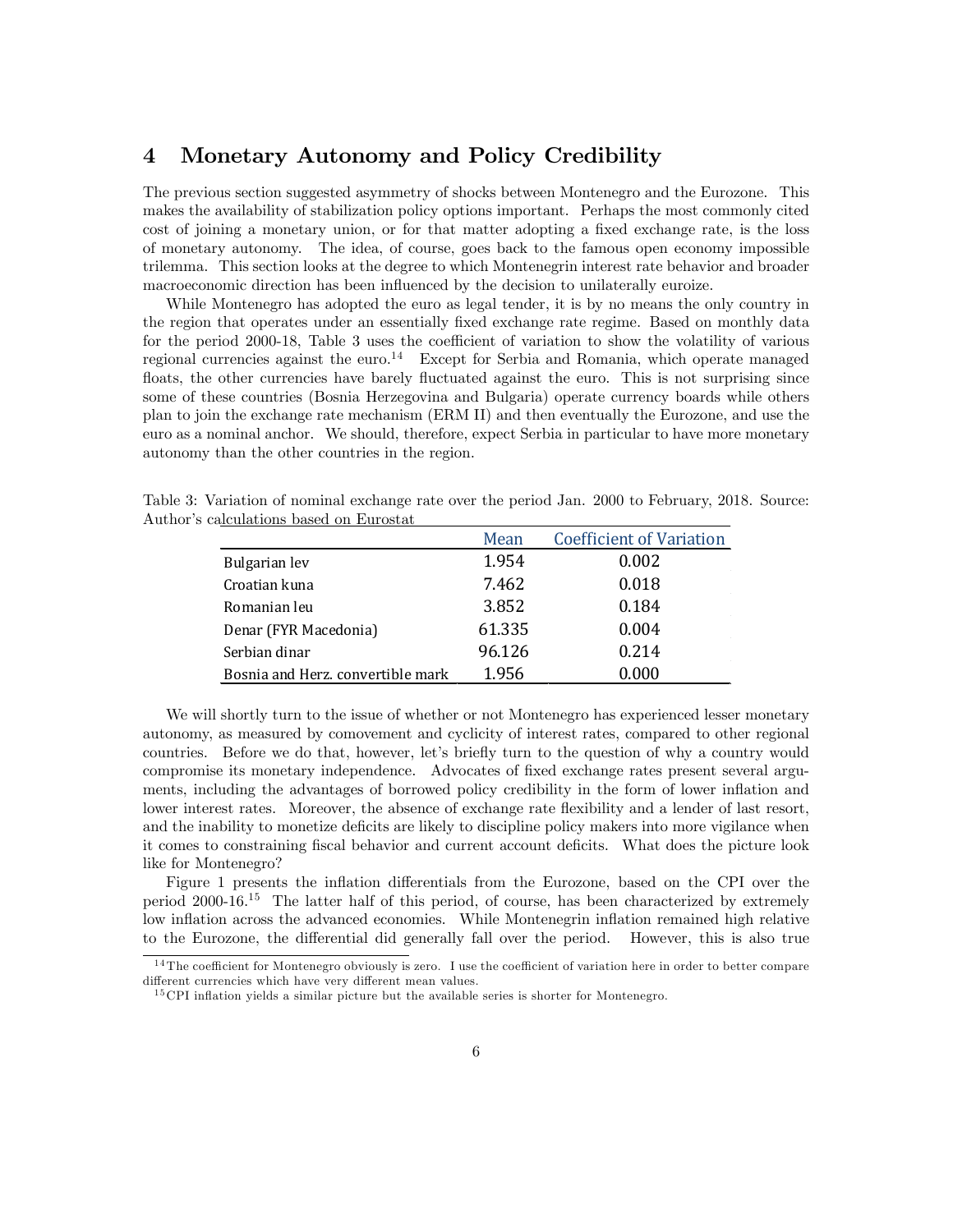for Serbia and Romania (not shown), which operate a managed float, and where the differential actually fell from a much higher level. Thus, while there was convergence it was not limited to the fixed exchange rate cases.

How does the picture extend to other measures of policy discipline such as fiscal policy and the external account balance? According to IMF  $(2017)$ , Montenegro ran a primary fiscal deficit of about 3.6 percent in 2015 and 2016, and an overall deficit of about 6 percent. As Figure 2 illustrates, a much greater area of concern has been the continuous current account deficit, which has ranged from a high 13 percent to a whopping almost 50 percent during this period. The figure underlines the fact that much of this deficit has been financed by foreign direct investment inflows (a large part of which went to the real estate, construction, banking, energy, and tourism sectors). Unilateral adoption of the euro has not yet forced the hand of policy makers to take measures to dramatically constrain external account imbalances.



Figure 1: Inflation differentials between countries and the Eurozone. Source: Author's calculations based on WDI

One approach to evaluating the effect of Eurozone monetary policy on Montenegrin lending conditions would be to estimate the degree of interest rate pass through from the extremely shortrun rates that policy makers directly target into the interest rates on longer maturity transactions. To do so, I use an autoregressive distributed lag approach with quarterly data. I specify the  $ADL(p,q)$  model as follows:

$$
\Delta rr_{i,t} = \alpha + \beta_1 \Delta pr_{i,t-1} + \beta_2 \Delta pr_{i,t-2} + \beta_3 \Delta pr_{i,t-3} + \gamma_1 \Delta rr_{i,t-1} + \gamma_2 \Delta rr_{i,t-2} + \gamma_3 \Delta rr_{i,t-3} + \varepsilon_{i,t} (1)
$$

where  $rr$  is the domestic interest rate for country  $i$  (on new loans to non-financial corporations for maturities of up to 1 year), pr is the Eurozone short-run rate (the Euro Overnight Index Average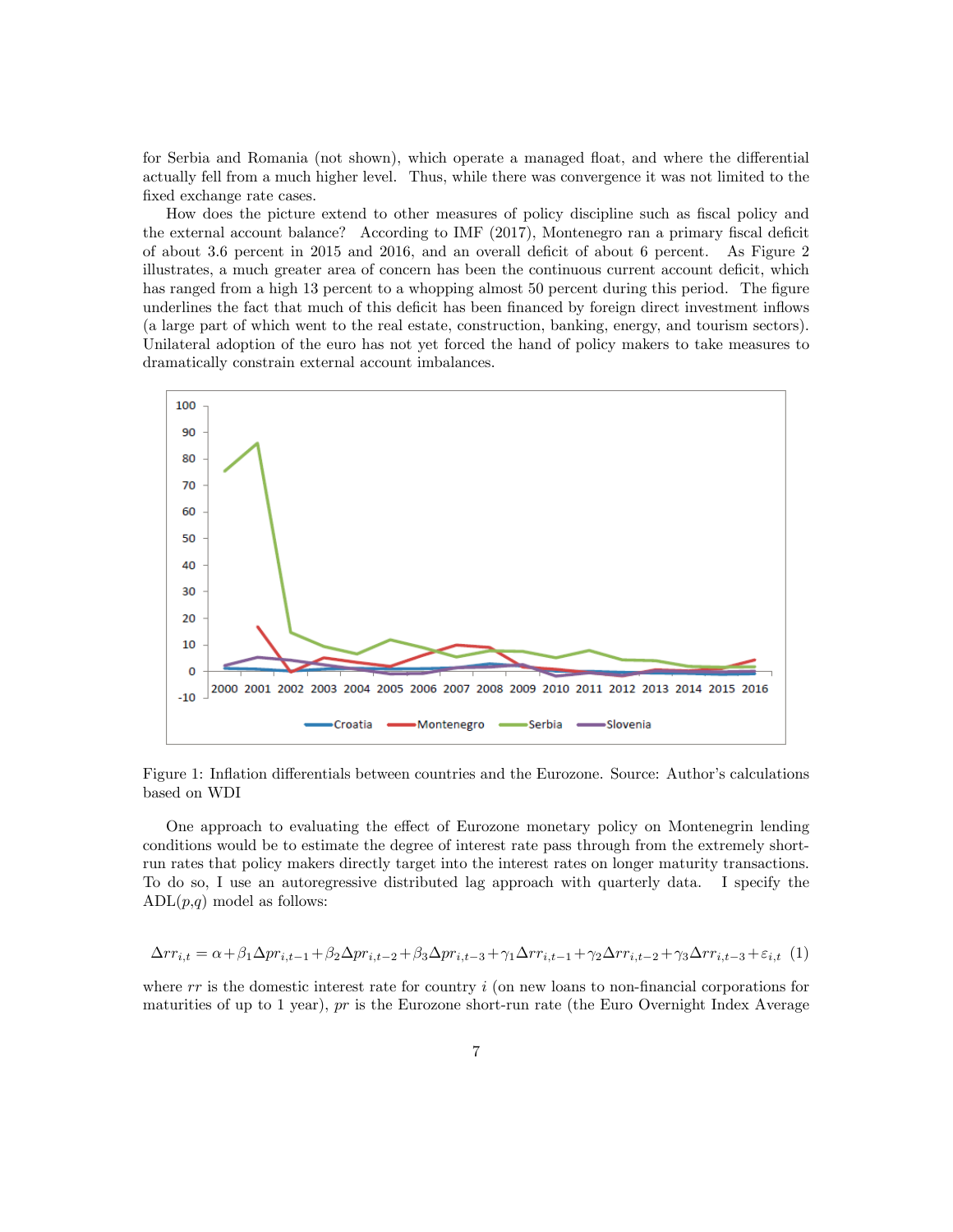

Figure 2: Evolution of current account and foreign direct investment. Source: WDI

or EONIA rate), t is a time index,  $\varepsilon$  is the error term, which is assumed to be independent and identically distributed, and  $\Delta$  is the difference operator (so that the associated terms are specified in first differences). Note that I do not include the contemporary value of EONIA rate on the right hand side because of the high frequency, monthly nature of the data.

Table 4 presents the results for Montenegro, the Eurozone, Croatia, and Serbia. Since the sample covers the period including and following the Eurozone crisis, the estimates are likely to be affected by the atypically and consistently low interest rates that have prevailed in the Eurozone for most of this period. Keeping in mind this important caveat, Eurozone short-run interest rate changes appear to pass-through quite rapidly; the once-lagged response of longer-maturity interest rates is positive, and with the exception of Serbia, statistically significant.

The two right most columns present the calculated longer-run pass-through estimates.<sup>16</sup> As expected, the pass-through of short-run Eurozone interest rates into the Euro area interest rates are positive and statistically significant. The positive sign holds for Montenegro and Croatia as well, although these are not significant (which may be due to low variance, as noted above). The positive sign is expected, of course, since one country has euroized while the other runs a tight peg. Interestingly, the only country that does not yield positive pass-through is the one that independently manages a float.

Considering that interest rates differ significantly, both in their mean levels and degrees of variation, across these countries, I also provide standardized coefficients in the last column. These coefficients are the point estimates of the coefficients standardized by multiplying by the standard

<sup>&</sup>lt;sup>16</sup>These long-run coefficients are calculated using the expression:  $\frac{\sum_{j=1}^{3} \beta_{t-j}}{\sum_{j=1}^{3} \beta_{t-j}}$  $\frac{\sum_{j=1}^{n} p_i - j}{1 - \sum_{j=1}^{3} \gamma_{t-j}}.$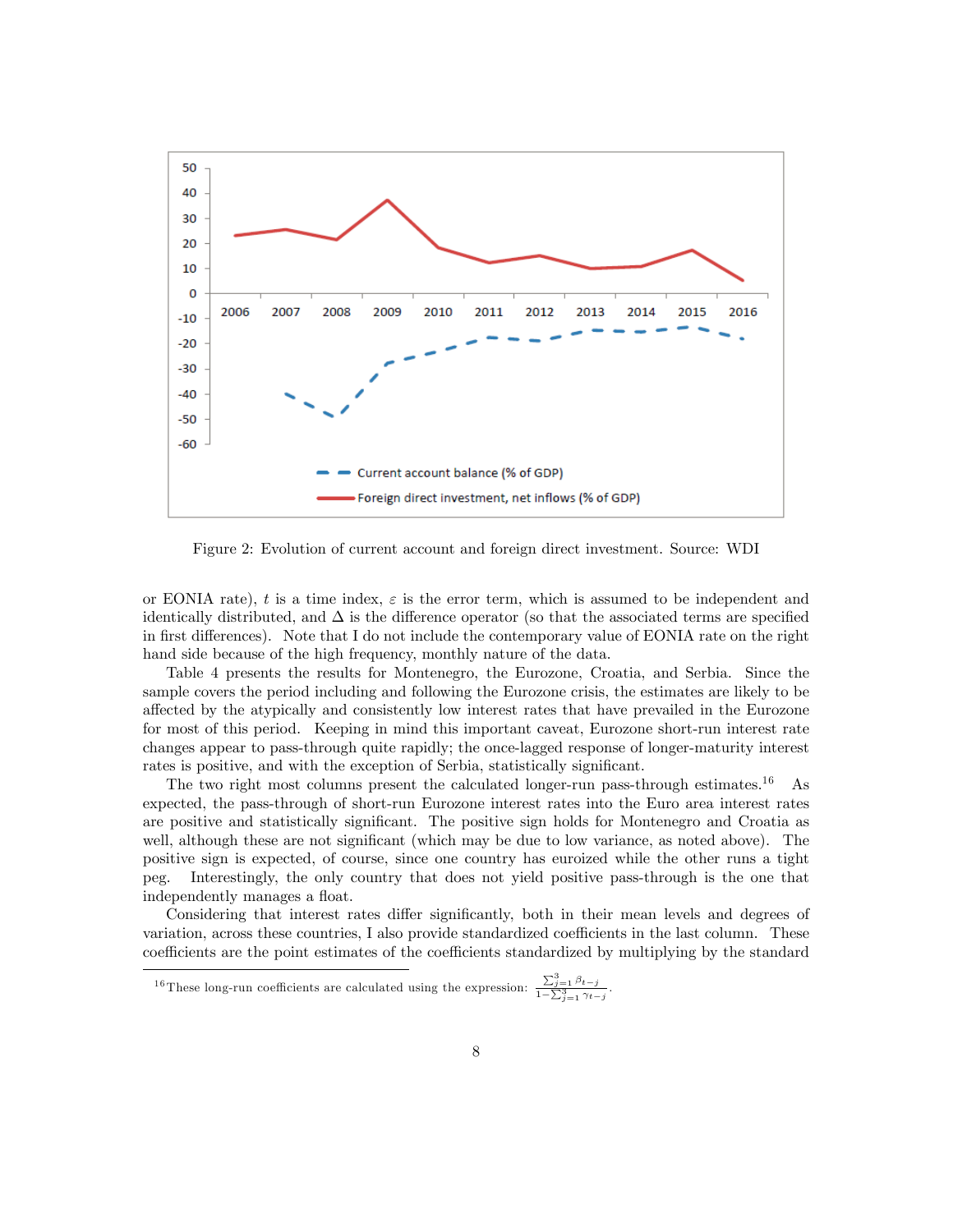deviation of the dependent variable and dividing by the standard deviation of the regressor. As expected, the highest standardized coefficient is associated with the Euro area. The standardized pass-through is positive although much smaller for Montenegro and Croatia.

In sum, and keeping in mind the caveats mentioned earlier, the analysis here is largely in line with our theoretical expectations. The country that appears to exhibit the greatest degree of monetary autonomy is Serbia with its managed float.

Short-run interest rate policy is typically designed to respond to changes in economic conditions in a countercyclical manner, although the weights assigned to different objectives differ across time and countries. How does ECB interest rate policy behave in response to business cycle changes, and more importantly from our perspective, how does this facilitate or hinder cyclical management in euroized Montenegro? Here I attempt to provide some admitedly preliminary answers. I compare Taylor-type policy reaction functions for the Eurozone, Montenegro, and Serbia. Specifically, I explore the response of the key ECB policy rate  $(\Delta pr)$  to lagged monthly changes in CPI inflation  $(\Delta p)$  and real GDP growth  $(\Delta y)$  using the following specification:

$$
\Delta pr_{i,t} = \alpha + \delta_1 \Delta pr_{i,t-1} + \beta_2 \Delta p_{i,t-1} + \beta_3 \Delta p_{i,t-2} + \gamma_1 \Delta y_{i,t-1} + \gamma_2 \Delta y_{i,t-2} + \varepsilon_{i,t} \tag{2}
$$

If policy is anticyclical, the  $\beta$  and  $\gamma$  coefficients will be positive. The ECB will respond to a rise in real GDP growth or inflation by raising short term rates.

Table 5 presents the results. The short-run coefficients are always positive (although generally not significant), with the exception of twice-lagged inflation for Serbia. The last four columns provide the longer-run coefficients. The only statistically significant coefficient is that for real GDP growth in the Eurozone. Thus, while ECB policy has been anti-cyclical for both the Eurozone and Montenegro, the effect is statistically meaningful only for the Eurozone.<sup>17</sup> Moreover, not surprisingly, ECB policy has been much more sensitive to output changes in the Eurozone, as seen from the larger coefficient for ECB growth than for Montenegrin growth. While, this is not unexpected given that ECB policy is targeted at conditions in the Eurozone, it does raise concerns about the cost of unilateral euroization.

Given the lack of a counterfactual, pre-euroization Montenegro, I follow Sokic and Fabris (2013) in trying to indirectly investigate the benefits of retaining some monetary autonomy. In order to do so, I utilize data on changes in the key National Bank of Serbia policy interest rate in response to economic conditions. The lower quarter of Table 5 summarizes the results. The coefficients for Serbia are now much more statistically significant, although still not so at conventional levels. With this qualifier in mind, notice that the Serbian policy rate now displays countercyclical behavior; the long-run coefficients for both inflation and output are now positive unlike the case where I used the ECB key policy rate. Consistent with Sokic and Fabris (2013) , the results indicate that Serbian policy makers reacted much more strongly to ináation changes than to output changes.

In sum, while the ECB interest rate policy has been directed towards Eurozone conditions, with a weaker pass-through into Montenegrin interest rates, and negative pass-through into Serbian interest rates, the National bank of Serbia directed policy toward Serbian conditions. Taken together, these estimates suggest that euroization may have hindered the ability of Montenegrin policy makers to react in a stabilizing manner to fluctuations in economic circumstances.

<sup>&</sup>lt;sup>17</sup> Sokic and Fabris (2013), which, to the best of my knowledge provides the only existing estimates for Montenegro, found that the ECB monetary policy had been acyclical with respect to ináation and anticyclical with respect to output growth (both coefficients were positive but only the latter was statistically significant). However, this study covered an earlier time period, i.e., 2002-11.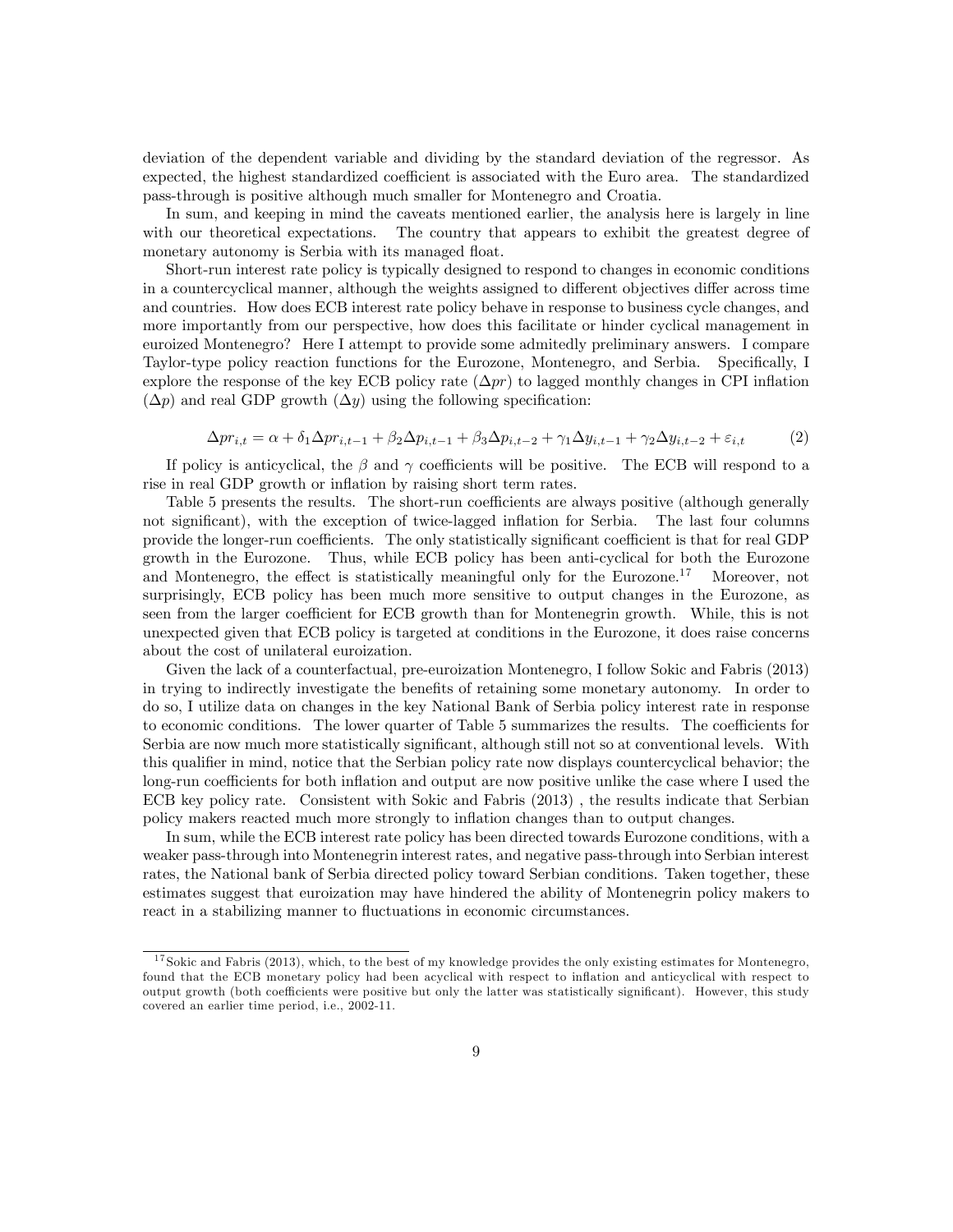| Dependent variable: |      | $\Delta r$ $_{\rm r}$ (change in one year lending rate to non-financial institutions) |         |                    |                      |                         |                         |                           |                     |       |                        |                      | nna-suo-     |
|---------------------|------|---------------------------------------------------------------------------------------|---------|--------------------|----------------------|-------------------------|-------------------------|---------------------------|---------------------|-------|------------------------|----------------------|--------------|
| `ountry             | Obs. | Constant $\Delta p r_{t1}$                                                            |         | $\Delta p r_{t-2}$ | $\Delta p r_{t=3}$   | $\Delta r_{t\text{-}1}$ | $\Delta r_{t\text{-}2}$ | $\Delta r$ <sub>t-3</sub> | Adj. R <sup>2</sup> |       | St. Error Prob(F-stat) | Δr                   | Standardized |
| uro Area            |      | $-0.024$                                                                              | 0.406   | 0.068              | 0.232                | $-0.200$                | 0.114                   | 0.043                     | 0.081               | 0.035 | 0.143                  | 0.677                | 0.632        |
|                     |      | (0.007)                                                                               | (0.028) | (0.692)            | (0.209)              | $(0.230)$<br>$-0.662$   | (0.485)                 | (0.779)                   |                     |       |                        | (0.036)              |              |
| Croatia             |      |                                                                                       | 5.322   | $-2.693$           |                      |                         | -0.572                  | $-0.385$                  | 0.354               | 0.817 | 0.000                  | 2.030                | 0.078        |
|                     |      | $-0.118$<br>(0.279)                                                                   | (0.091) | (0.408)            | 2.686<br>(0.258)     |                         | (0.000)                 | (0.001)                   |                     |       |                        | (0.210)              |              |
| <b>Aontenegro</b>   |      |                                                                                       | 3.814   | $-2.934$           |                      | (0.000)                 | $-0.282$                | $-0.134$                  | 0.389               | 0.571 | 000                    |                      | 0.040        |
|                     |      | $-0.089$<br>$(0.260)$                                                                 | (0.086) | (0.192)            | $0.751$<br>$(0.643)$ | (0.000)                 | (0.057)                 | (0.250)                   |                     |       |                        | $0.761$<br>$(0.582)$ |              |
| Serbia              | ගි   | $-0.468$                                                                              | 0.185   | $-3.107$           | $-5.844$             | $-0.763$                | $-0.492$                | $-0.269$                  | 0.368               | 0.668 | 0000                   | $-3.473$             | 0.142        |
|                     |      | 0.000)                                                                                | (0.943) | (0.248)            | (0.031)              | (0.000)                 | (0.001)                 | (0.027)                   |                     |       |                        |                      |              |

Table 4: Pass-Through of the EONIA rate into one year lending rates, 2008M1:2018M2. Sources: Monthly data from Eurostat, National bank of Serbia, Croatian National Bank, and Central Bank of Montenegro Table 4: Pass-Through of the EONIA rate into one year lending rates, 2008M1:2018M2. Sources: Monthly data from Eurostat,

Table 5: Cyclical properties of ECB policy rates. Sources: Eurostat, National bank of Serbia, and Central Bank of Montenegro Table 5: Cyclical properties of ECB policy rates. Sources: Eurostat, National bank of Serbia, and Central Bank of Montenegro Dependent varjable: Anc. (ECB key interest rate)

|                |                  | Dependent variable: Apr <sub>t</sub> (ECB key interest rate) |                                                                                                                                                    |                                                 |                                                              |                     |         |          |             |                                                                                                                                                |          |                |              |                         |
|----------------|------------------|--------------------------------------------------------------|----------------------------------------------------------------------------------------------------------------------------------------------------|-------------------------------------------------|--------------------------------------------------------------|---------------------|---------|----------|-------------|------------------------------------------------------------------------------------------------------------------------------------------------|----------|----------------|--------------|-------------------------|
|                |                  |                                                              |                                                                                                                                                    |                                                 |                                                              |                     |         |          |             |                                                                                                                                                |          | LR coefficient | Standardized |                         |
| Country        | Obs.             | Obs.                                                         |                                                                                                                                                    |                                                 |                                                              |                     |         |          |             | Constant $\Delta p_{rel}$ $\Delta p_{rel}$ $\Delta p_{rel}$ $\Delta y_{rel}$ $\Delta d j$ , $R^2$ St. Error ProblF-stat) $\Delta p$ $\Delta y$ |          |                | Дp           | $\overline{\mathsf{d}}$ |
| Euro Area      | 1 <sub>O</sub> o | 109                                                          |                                                                                                                                                    | $-0.021$ $0.272$ $0.078$                        | 0.232                                                        | 0.000               | 0.012   |          | 0.211 0.087 | 0.000                                                                                                                                          | 0.426    | 0.015          |              | 0.390                   |
|                |                  |                                                              | (0.029)                                                                                                                                            | $\frac{1}{2}$ (0.001) $\frac{1}{2}$ (0.962)     | (0.885)                                                      | $(0.971)$ $(0.375)$ |         |          |             |                                                                                                                                                | 0.892    | 0.008          |              |                         |
| Montenegro     | 8                | 8                                                            |                                                                                                                                                    |                                                 | 0.231                                                        | 0.000               | 0.001   | $-0.028$ | 0.076       | 0.727                                                                                                                                          | 3.223    | 0.001          | 0.190        | 0.036                   |
|                |                  |                                                              | $-0.017$<br>$(0.192)$                                                                                                                              | $\binom{0.105}{0.377}$ $\binom{2.652}{0.202}$ ( | (0.913)                                                      | (866.0)             | (0.898) |          |             |                                                                                                                                                | 0.269    | 0.799          |              |                         |
| Serbia         | $\frac{8}{2}$    | වු                                                           |                                                                                                                                                    |                                                 |                                                              | $-0.001$            | 0.003   | 0.168    | 0.089       | 0.000                                                                                                                                          | $-1.242$ | 0.002          | $-0.108$     | 0.044                   |
|                |                  |                                                              | (0.392)                                                                                                                                            |                                                 | <b>0.360</b> $0.764$ -1.558<br>$(0.000)^7 (0.531)^7 (0.199)$ | (0.867)             | (0.763) |          |             |                                                                                                                                                | 0.596    | 0.790          |              |                         |
| Dep. variable: |                  | Apr <sub>t</sub> (National Bank of Serbia key interest rate) |                                                                                                                                                    |                                                 |                                                              |                     |         |          |             |                                                                                                                                                |          |                |              |                         |
| Serbia         |                  | $\overline{0}$                                               | $\mathbf{r} = \begin{bmatrix} 1.138 & 0.321 & 10.363 & -0.828 & 0.002 & 0.002 \\ 0.0011 & 0.0001 & 0.0641 & 0.8811 & 0.9551 & 0.520 \end{bmatrix}$ |                                                 |                                                              |                     |         | 0.136    | 0.401       | 0.001                                                                                                                                          | 14.047   | 0.039          | 0.241        | 0.192                   |
|                |                  |                                                              |                                                                                                                                                    |                                                 |                                                              |                     |         |          |             |                                                                                                                                                | 0.175    | 0.178          |              |                         |

\*p-values in parentheses. Coefficients that are significant at conventional levels (i.e., at least 10 percent) appear in boldface \*p-values in parentheses. Coefficients that are significant at conventional levels (i.e., at least 10 percent) appear in boldface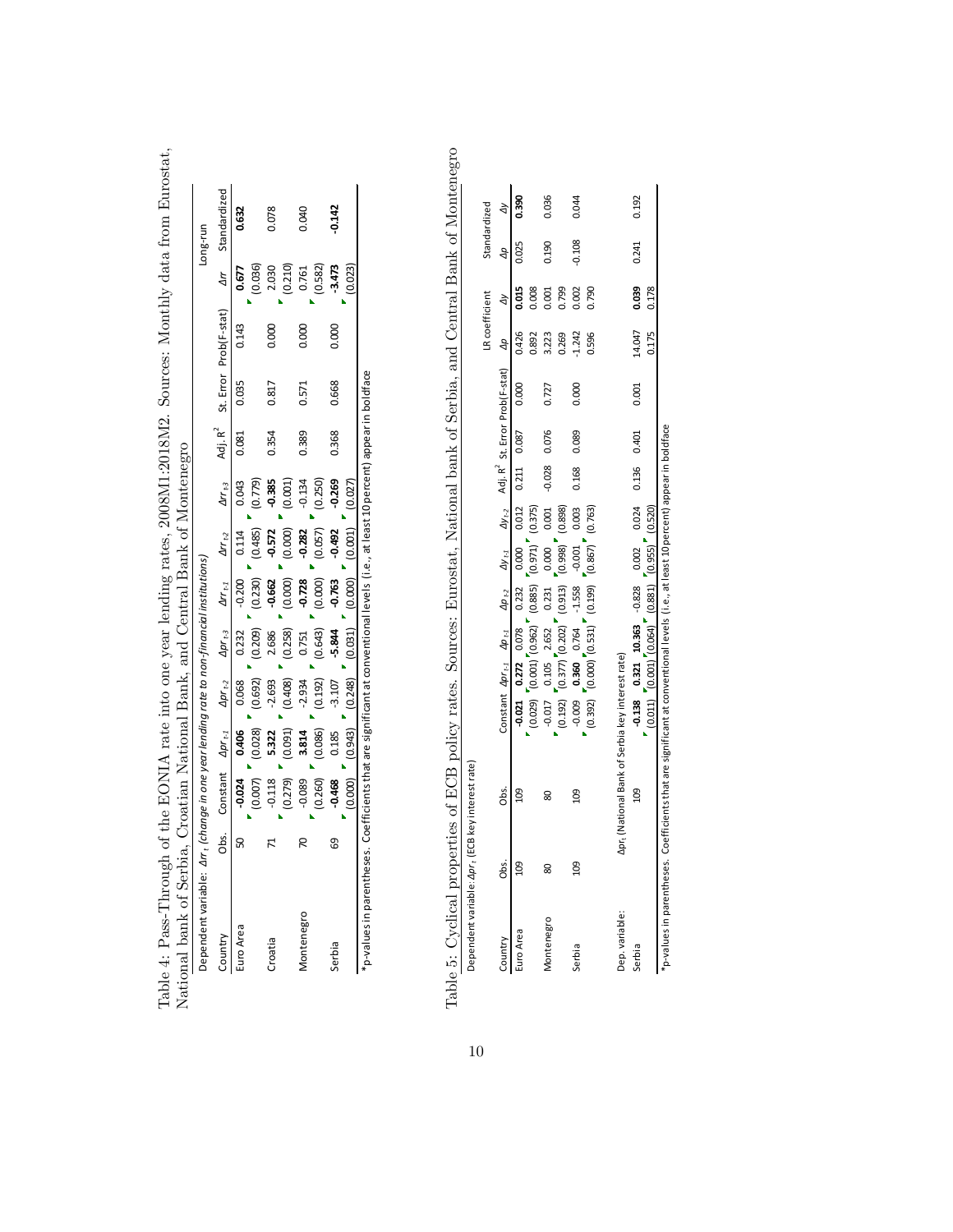This section has provided suggestive evidence so far that Montengro's monetary policy has been constrained by its euroization, both in terms of the transmission and appropriateness of monetary policy in response to output fluctuations. Has this affected Montenegro in ways that we would expect from economic theory? Standard open economy theory would predict that, in the absence of monetary áexibility, external shocks will translate into greater real volatility. Furthermore, the lack of exchange rate flexibility would shift the burden of real exchange rate adjustment to domestic prices. Since joining a currency union implies importing, to a lesser or greater extent, the policy credibility of the union, the expected effect on the level of inflation would be to lower it. Finally, fixing the exchange rate would be expected to introduce volatility in foreign exchange reserves and monetary aggregates as the monetary authorities attempt to keep conditions consistent with the fixed exchange rate.

Are these expectations in line with the Montenegrin experience? A look at Table 6 helps explore this question. Unfortunately we cannot run a pre- and post-treatment in this case given that Montenegro adopted the euro even before its independence, and hence there is no pre-euroization data. For comparison purposes, I, therefore, provide the corresponding statistics for Montenegro and Serbia. It is clear that volatility (as measured by the standard deviation) of GDP and GNI growth, both nominal and real, has been greater for Montenegro. Regarding ináation, while the average level has been lower in Montenegro, volatility has been higher. Finally, the volatility of broad money growth and foreign exchange reserves, the latter both in levels and as a proportion of external debt) have also been higher in Montenegro.<sup>18</sup> These outcomes are in line with theoretical expectations. There is one interesting exception however. The average growth rate of GDP and GNP have been higher for Montenegro. This is in contrast to some existing literature that generally finds that countries with fixed exchange rates experience, on average, lower growth and inflation. The sample size here – two countries – is of course too small to draw broader conclusions.<sup>19</sup>

## 5 Endogeneity of Structural Evolution and Other Aspects

As mentioned earlier in Section 2, one of the criteria typically utilized to gauge the case for currency union is the degree of trade integration. Integration may itself, of course, follow from joining a common currency area. Given our earlier Öndings of lack of symmetry between Montenegin and Eurozone shocks, and the suggestive evidence surrounding constraints on monetary policy, could one still make a strong case for Montenegro joining the Eurozone on the grounds that increased symmetry will follow membership? While the fact that Montenegro only recently became independent, and that it has experienced no regime other than euroization since then affects the possible depth of our analysis, I nevertheless attempt a preliminary exploration in this section. I find that Montenegro presents an interesting picture in that it appears to have become less integrated with the Euro area over the last decade.

Consider first Table 7, which presents the average annual exports from Montenegro over the periods  $2006-11$  and  $2012-16$ , and underlines the fact that most of Montenegro's exports – around two-thirds of the total – are classified as services. Moreover, this share has increased over time. The other striking observation that emerges is that the share of the Euro Area in Montengro's exports has *declined* dramatically from an average of 47 percent to 21 percent over the years! The share of

 $18$  In the case of the level of foreign exchange reserves, I provide the coefficient of variation rather than the standard deviation, given the large differences in averages involved compared to the other variables, which are either ratios or in growth rate form.

<sup>19</sup> See, for example, the well-known study by Edwards (2001).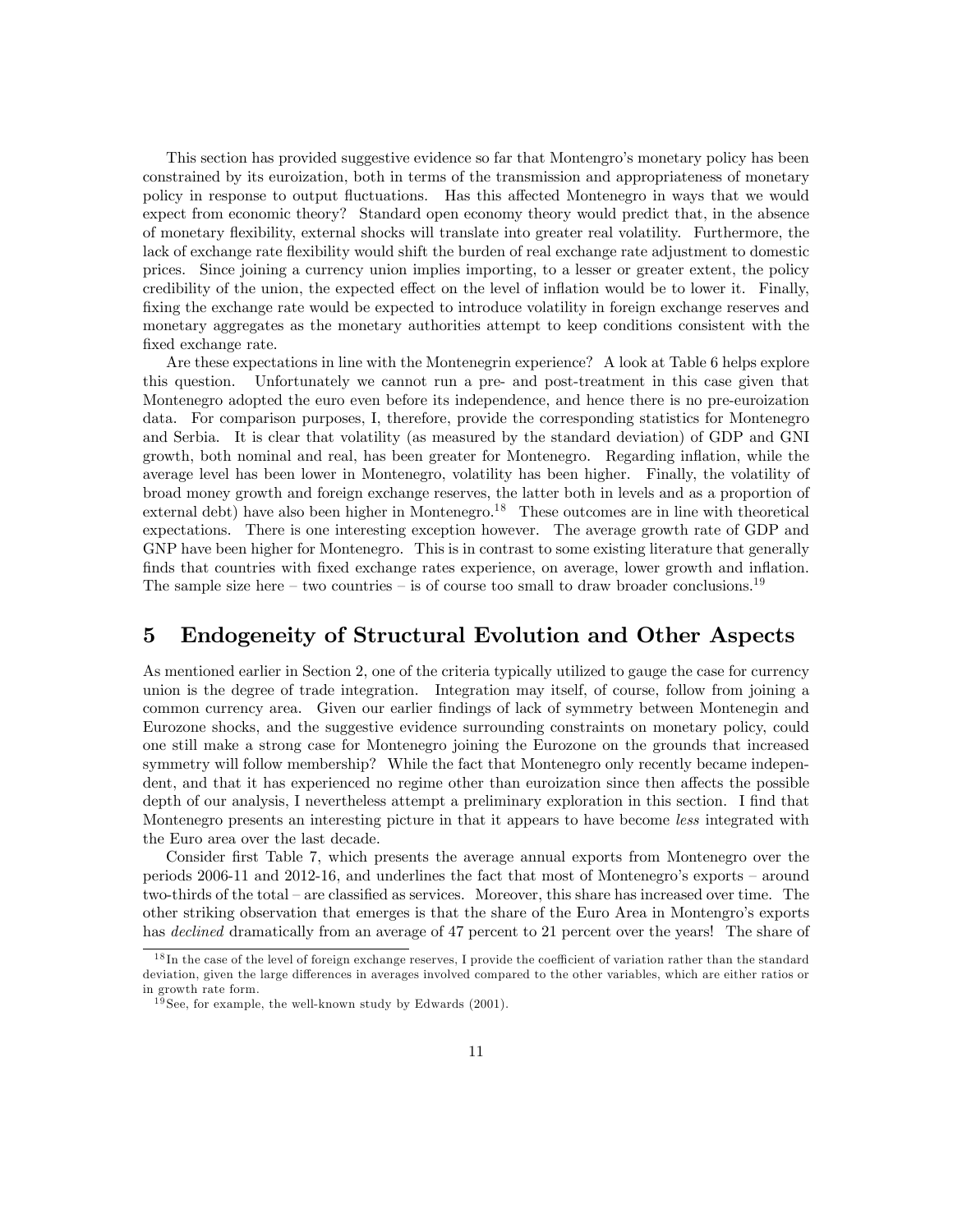|                                     | Montenegro |          | Serbia                 |
|-------------------------------------|------------|----------|------------------------|
|                                     | Average    | St. Dev. | St. Dev.<br>Average    |
| <b>GDP Growth</b>                   | 2.89       | 4.49     | 2.97<br>1.66           |
| GDP Per Cap. Growth                 | 2.77       | 4.50     | 2.98<br>2.15           |
| <b>GNI Growth</b>                   | 1.45       | 3.83     | 2.25<br>0.37           |
| <b>GNI Per Cap. Growth</b>          | 1.33       | 3.85     | 2.28<br>0.87           |
| Real GDP Growth                     | 0.03       | 0.04     | 0.02<br>0.03           |
| Real GNI Growth                     | 0.01       | 0.04     | 0.02<br>0.00           |
| <b>Broad Money Growth</b>           | 22.68      | 43.53    | 15.89<br>12.85         |
| Inflation                           | 4.50       | 4.57     | 3.27<br>6.73           |
| <b>FX Reserves</b>                  | 592998158  | $0.24*$  | $0.14*$<br>13379130114 |
| <b>FX Reserves to External Debt</b> | 27.69      | 10.81    | 6.04<br>41.96          |
|                                     |            |          |                        |

Table 6: Macroeconomic volatility over the period 2006 to 2016. Source: Author's calculations based on WDI

\* Coefficient of variation

the other major trading partner for Montenegro, that is, Serbia, on the other hand, has remained stable. Finally, although not shown in the table, Montenegrin exports of goods have steadily declined in *absolute* terms from about 550 million dollars in 2006 to about 360 million dollars in 2016. The decline was marked around the turbulent period of 2009-11, when the Eurozone crisis hit, following which Montenegrin exports are yet to recover. Imports, on the other hand, have grown steadily over this period from 1.8 billion to 2.3 billion dollars, implying that the trade balance in goods has been significantly negative. I expand on these observations below.

|           |          | Exports (billions of US\$) |         |
|-----------|----------|----------------------------|---------|
|           | Goods    | Services                   | Total   |
| 2006-2011 | 0.54     | 1.06                       | 1.61    |
| 2012-2016 | 0.42     | 1.33                       | 1.76    |
|           |          |                            |         |
|           |          | Shares of Goods exports    |         |
|           | Eurozone | Serbia                     | Croatia |
| 2006-2011 | 0.47     | 0.23                       | 0.03    |
| 2012-2016 | 0.21     | 0.26                       | 0.10    |

Table 7: Evolution of exports by composition and major destination - 5 year averages. Source: Author's calculations based on IMF DOTS and UN COMTRADE

Table 8 compares, in a bit more detail, the Montenegrin experience with other Yugoslav Republics, recent Balkan entrants to the EU (Bulgaria and Romania), and recent entrants to the Eurozone (i.e., the Baltic republics). The table indicates that, as is typical of small open economies, trade constitutes a large proportion of Montenegrin GDP. At more than 100 percent, trade as a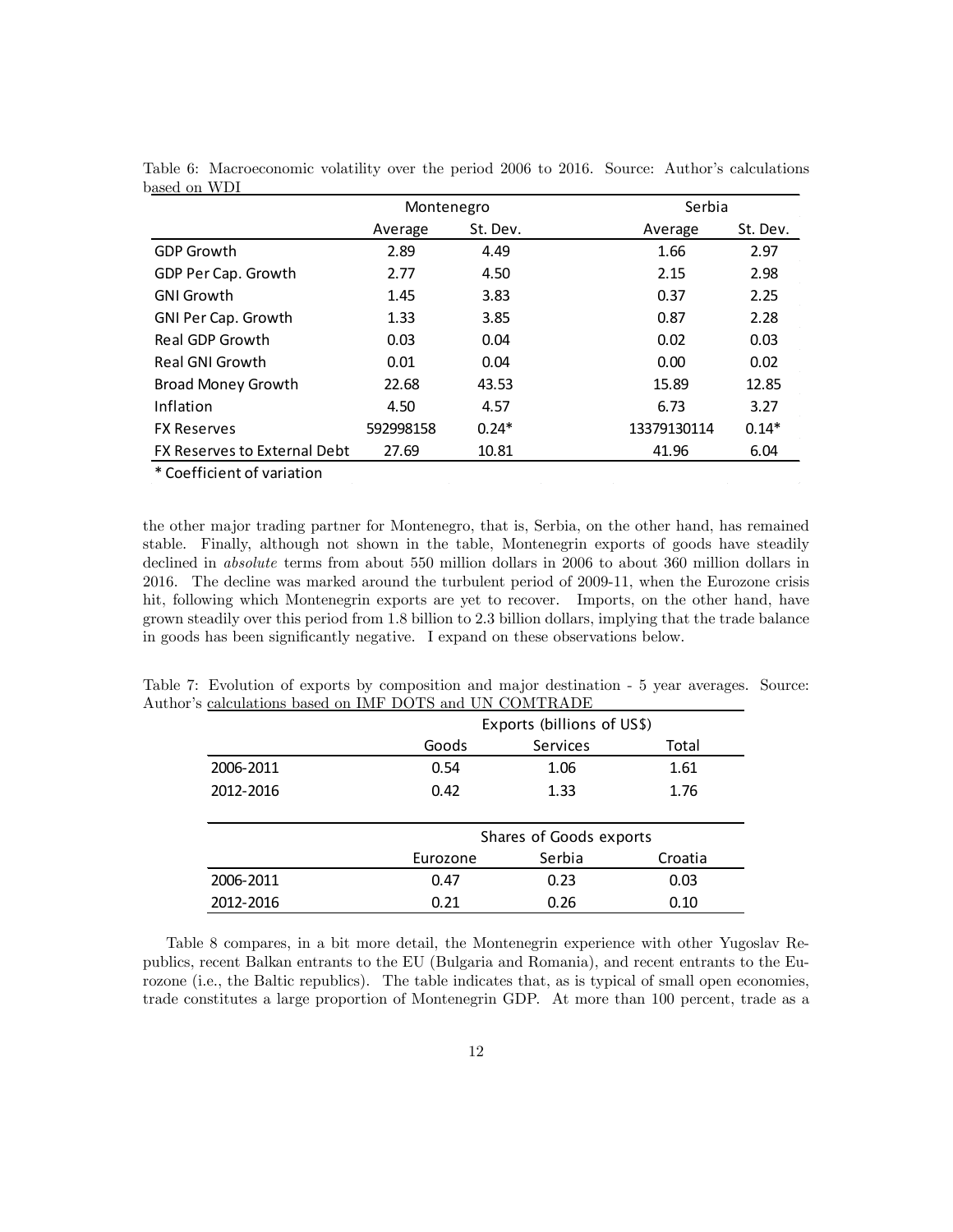proportion of GDP is much greater for Montenegro than the average value for the Eurozone (around 80 percent). Only Slovenia and Estonia report higher values. Less expected is the Önding that this proportion has sharply declined from an average of 130.6 percent just before the Eurozone crisis (i.e., over 2006-08) to 102.1 percent over 2014-16. This trend, which is the opposite to that for the Eurozone in general (where the average increased from 77 percent to 84 percent) and virtually all the other countries listed in the table,  $20$  is in line with our earlier finding of falling exports, and makes Montenegro stand out as an outlier. The proportion for Serbia, by contrast, increased from about 82 percent to 102 percent, and for Croatia from about 85 percent to 94 percent.

Consistent with the trend suggested by the previous table, Table 8 also indicates that the proportion of trade in services as a proportion of GDP increased dramatically for Montenegro between 2006 and 2016. Indeed, while a similar change occurred in several other countries, at almost 18 percentage points the magnitude of the shift is by far the largest for Montenegro.

|                  |       | 2006-08                 |       | 2014-16                 |
|------------------|-------|-------------------------|-------|-------------------------|
| Country          |       | Trade Trade in Services |       | Trade Trade in Services |
| Bosnia and Herz. | 89.3  | 13.6                    | 88.7  | 12.2                    |
| <b>Bulgaria</b>  | 119.6 | 26.5                    | 127.6 | 25.0                    |
| Croatia          | 85.4  | 29.4                    | 94.1  | 32.9                    |
| Estonia          | 136.6 | 34.8                    | 156.5 | 44.4                    |
| Euro area        | 77.0  | 17.7                    | 84.3  | 23.2                    |
| Latvia           | 96.2  | 23.8                    | 121.1 | 27.2                    |
| Lithuania        | 120.4 | 19.7                    | 153.3 | 28.2                    |
| Macedonia, FYR   | 103.4 | 21.2                    | 113.1 | 25.8                    |
| Montenegro       | 130.6 | 25.3                    | 102.1 | 42.9                    |
| Romania          | 71.9  | 14.1                    | 83.1  | 16.5                    |
| Serbia           | 81.7  | 11.2                    | 102.7 | 22.9                    |
| Slovenia         | 133.4 | 20.9                    | 145.3 | 25.6                    |

Table 8: Total trade and trade in services (as a percentage of GDP) averaged over 2006-08 and 2014-16. Source: Author's calculations based on WDI

Table 9 helps focus more on optimum currency area-related concerns. Here we look at the degree of trade integration as measured by the share of total exports and imports from each country that are destined to and from the Eurozone and the European Union at large (recall McKinnon (1963)). Again, the numbers present an interesting picture. First of all, contrary to what one would expect from the endogeneity hypothesis proposed by Frankel and Rose (1998), the share of exports going to the Eurozone have not increased significantly in Estonia or Slovenia, countries that joined the Eurozone earlier during this period.<sup>21</sup> That this may in part be due to the Eurozone crisis is supported by the fact that this proportion declined in most of the countries. The same trend applies to the share of goods trade (exports plus imports) as a whole rather than exports. Several countries, including the two early joiners saw their shares either fall (by more than 13 percent in the case of Slovenia), or not rise by much. Overall, the support for the endogeneity hypothesis is hardly

 $^{20}$ Bosnia and Herzegovina is the only exception but here the proportion remained almost unchanged.

<sup>21</sup> Slovenia became a member in 2007 while Estonia joined in 2011.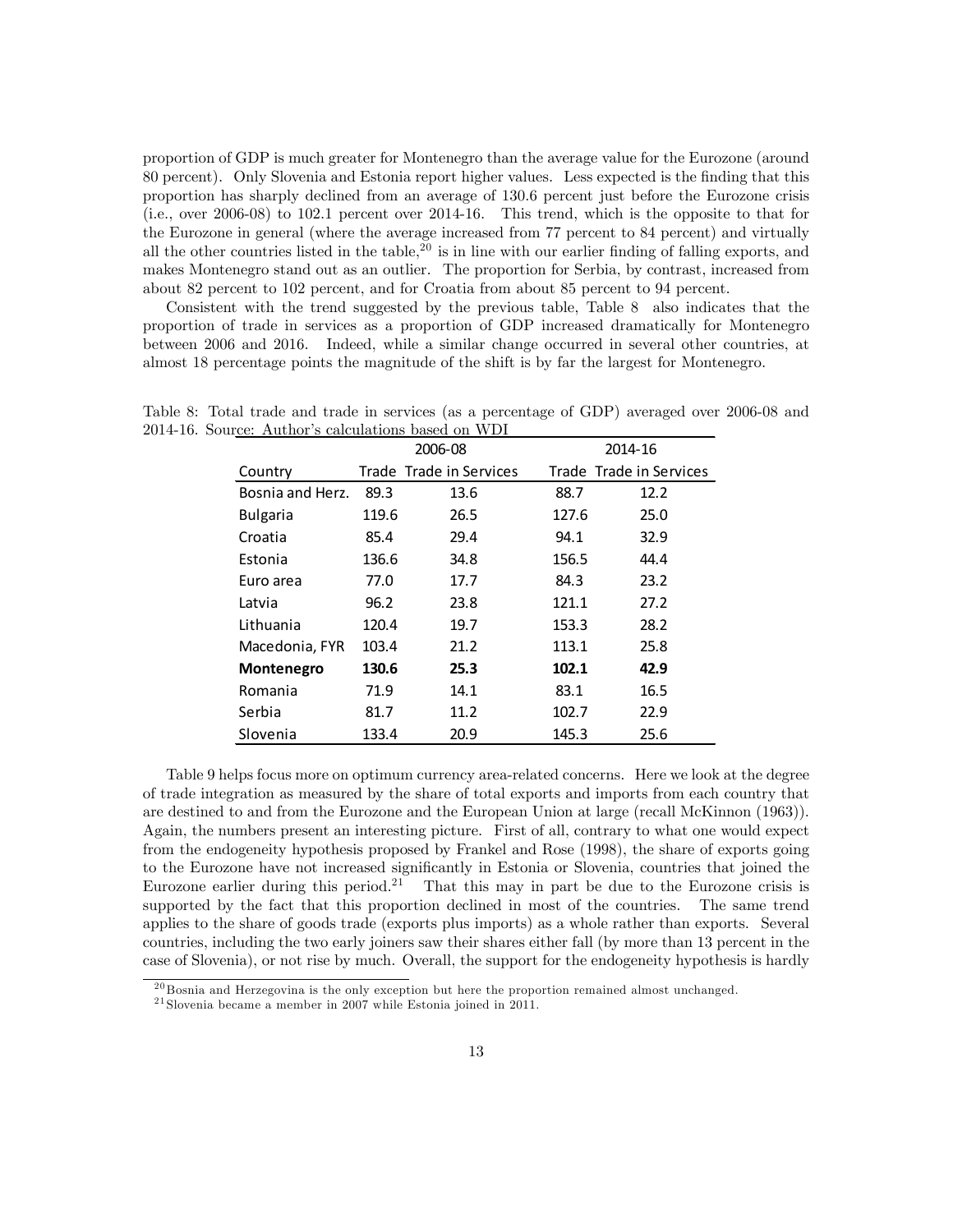overwhelming here. Second, Montenegro again is an outlier. The share of its goods exports going to the Eurozone declined by about 40 percentage points and that of total trade with the Eurozone by about 43 percentage points! In order to check for whether this is simply due to trade diversion to the larger EU area, the table provides data for the latter. The picture is almost identically dramatic. The share of exports going to the EU fell by about 31 percentage points while the share of Montenegroís trade with the EU fell by about 34 points. The numbers are somewhat lower than the corresponding ones for the Eurozone, probably because the larger EU fared slightly better than the Eurozone in the years following the crisis, which cushioned the decline in Montenegrin exports to these countries. The decline in Montenegro's trade with the Eurozone and the larger EU countries nevertheless stands out, especially given that both Croatia and Serbia saw their shares increase. Given Montenegro's unilateral euroization, these developments are radically at odds with the endogeneity hypothesis.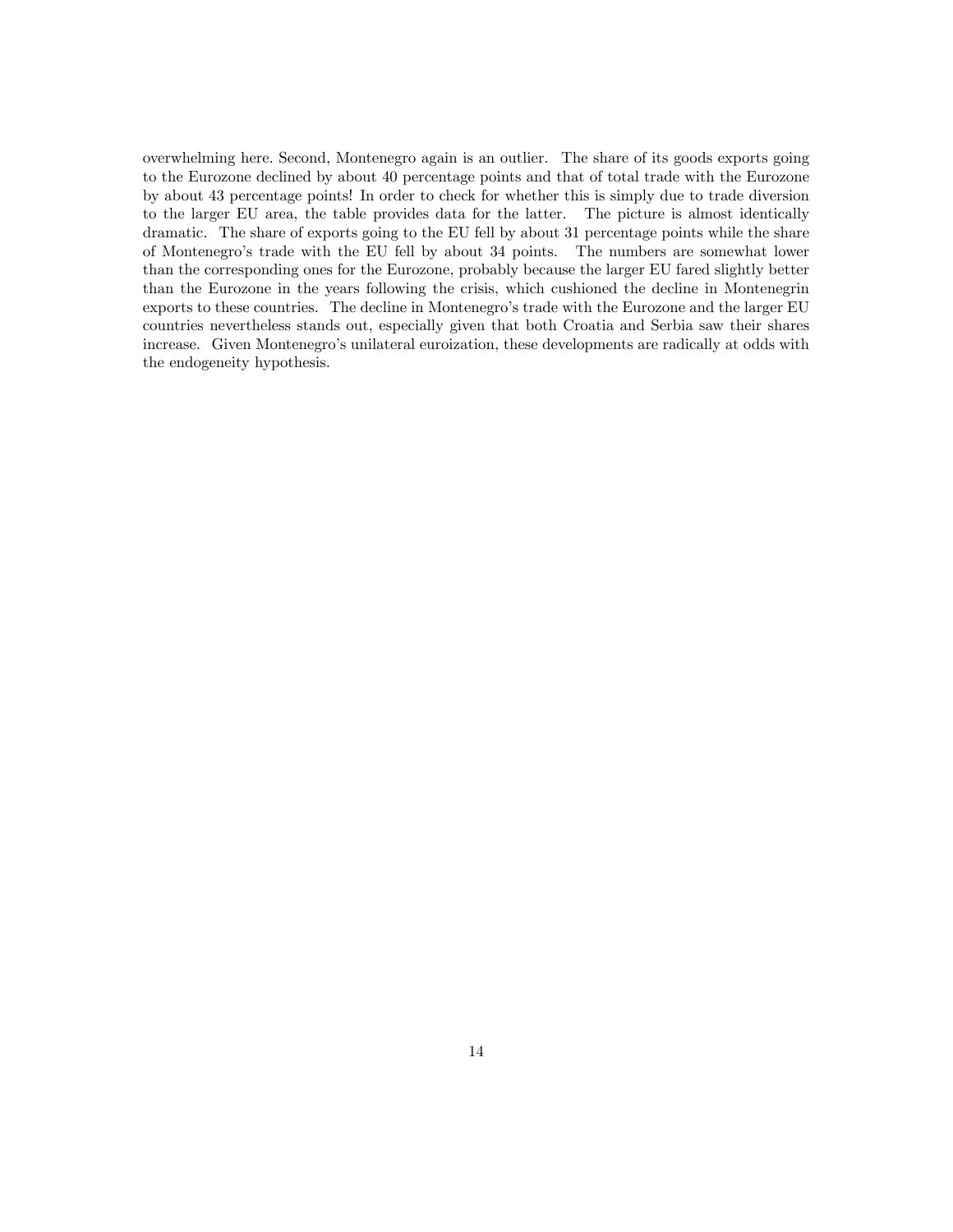Table 9: Trade with the Euro Area and the European Union as a proportion of total trade. Source: Author's calculations based on IMF DOTS Table 9: Trade with the Euro Area and the European Union as a proportion of total trade. Source: Authorís calculations based on IMF DOTS

|               | 2016 | Exports Imports |                | このの as is co. 2 1 1 as is<br>1995 R 33 R 3 2 2 2 2 2 2 2 |         |                                                                     |        |           |                 |            |         |        |  |
|---------------|------|-----------------|----------------|----------------------------------------------------------|---------|---------------------------------------------------------------------|--------|-----------|-----------------|------------|---------|--------|--|
| uropean Union |      |                 | 71.5           |                                                          |         | 6<br>6 6 7 8 6 6 7 <b>7</b> 7 8 9 7<br>6 8 7 8 9 7 <b>7</b> 7 8 9 7 |        |           |                 |            |         |        |  |
|               | 2006 | ixports Imports | 70.0           |                                                          |         |                                                                     |        |           |                 |            |         |        |  |
|               |      |                 | 76.3           |                                                          |         |                                                                     |        |           |                 |            |         |        |  |
|               | 2016 | Exports Imports | 41.0           |                                                          |         | 4 6 7 8 9 4 9 <b>4</b> 9 4 7 8<br>4 6 7 8 9 9 9 <b>9 9</b> 9 4 9    |        |           |                 |            |         |        |  |
| uro Area      |      |                 |                |                                                          |         |                                                                     |        |           |                 |            |         |        |  |
|               | 2006 | Imports         | 38.8           |                                                          |         |                                                                     |        |           |                 |            |         |        |  |
|               |      | Exports         | 49.3           |                                                          |         | 5 5 4 5 5 6 8 7 5 5<br>1 0 4 5 6 7 6 7 7 6 8                        |        |           |                 |            |         |        |  |
|               |      |                 | osnia and Herz | sulgaria                                                 | Croatia | Estonia                                                             | Latvia | Lithuania | /lacedonia, FYR | Aontenegro | Romania | Serbia |  |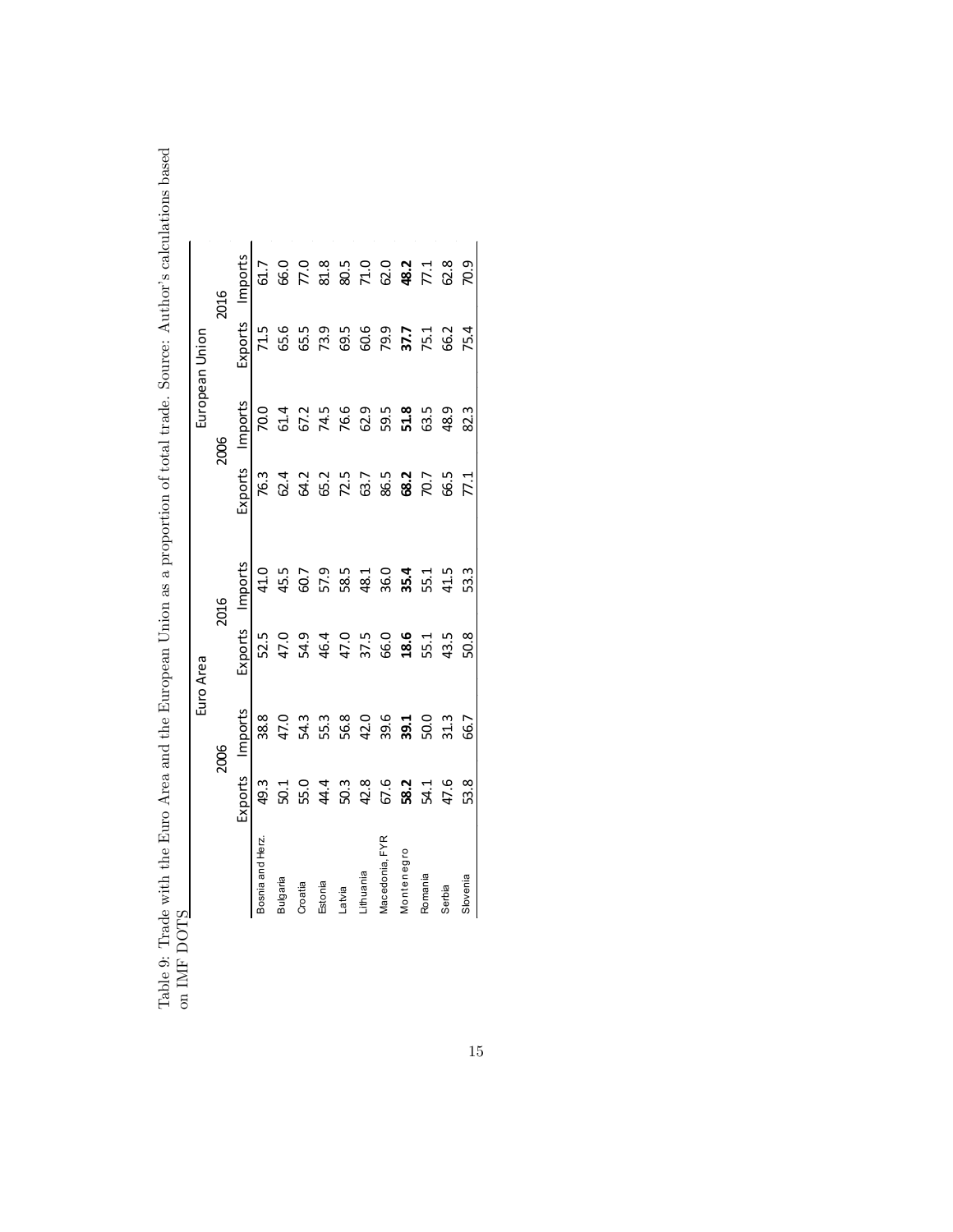In sum, trade as a proportion of GDP has declined while trade in services has sharply risen during the period of a little over a decade since Montenegro's independence. This has involved an absolute decline in the value of exports to the rest of the world since the Eurozone crisis. Moreover, unilateral euroization has surprisingly been accompanied by a declining share of trade with the other members of the currency union and with the larger European Union.

Thus far we have mainly focused on three issues, the extent of synchronization between shocks to Montenegrin and Eurozone economies, the degree of Montenegro's trade integration with the Eurozone, and the extent of loss of monetary autonomy for Montenegro and the macroeconomic impacts thereof. These aspects have implications for the magnitude of transaction cost savings and the extent to which policy can respond to shocks. But the loss of monetary policy may not be a major setback if the economy joining a currency union is diversified and similar in its production structure to the member countries. Another important criteria to judge the utility of Montenegro adopting the euro, therefore, is the extent of its similarity to the Eurozone. The rest of this section explores this issue in a bit more detail.

As a first pass, let's take a look at the extent of concentration or diversification of Montenegroís trade relative to the rest of the world as a whole. Table 10 illustrates period averages for Montenegro and comparator economies of: (1) the number of products exported and imported,  $(2)$  the concentration of exports and imports, and  $(3)$  the diversification of exports and imports. The number of products traded is captured at the three-digit SITC (Rev. 3) level. UNCTAD measures the concentration index as a Herfindahl-Hirschmann Index (HHI), based on the following expression:

$$
H_j = \frac{\sqrt{\sum_{i=1}^n (x_{ij}/X_j)^2} - \sqrt{1/n}}{1 - \sqrt{1/n}}; H_j \in [0, 1]
$$

where  $x_{ij}$  is the value of export (or import) for country j and product i,  $X_j = \sum_{i=1}^{n}$  $\sum_{i=1} x_{ij}$  is the sum of exports (or imports) of product j for country i, and n is the number of products (SITC Revision 3 at 3-digit group level). An index value closer to 1 indicates that a countryís exports or imports are highly concentrated in a few product lines.

Finally, UNCTAD computes the diversification index by measuring the absolute deviation of the trade structure of a country from world structure. Specifically,

$$
S_j = \frac{\sum_i |x_{ij} - x_i|}{2}; \, S_j \in [0, 1]
$$

where  $x_{ij}$  denotes the share of product i in total exports or imports of country j, while  $x_i$  is the share of product  $i$  in total world exports or imports. The higher the index, the greater the degree of divergence relative to the world economy.

For purposes of comparison, I present similar data for other regional countries. Some salient observations emerge from the numbers. First, the number of active product lines on the export side are much lower for Montenegro in comparison to other countries, even the relatively land-locked ones like Bosnia and Herzegovina. Moreover, the number of export lines has been quite stable over the years. Second, Montenegrin exports are much more concentrated than those from other regional economies. That Montenegrin exports are concentrated is not a surprise, given its size. However, Montenegrin exports are dramatically more concentrated even in comparison with other small regional economies such as Macedonia, FYR and Bosnia and Herzegovina. Montenegro really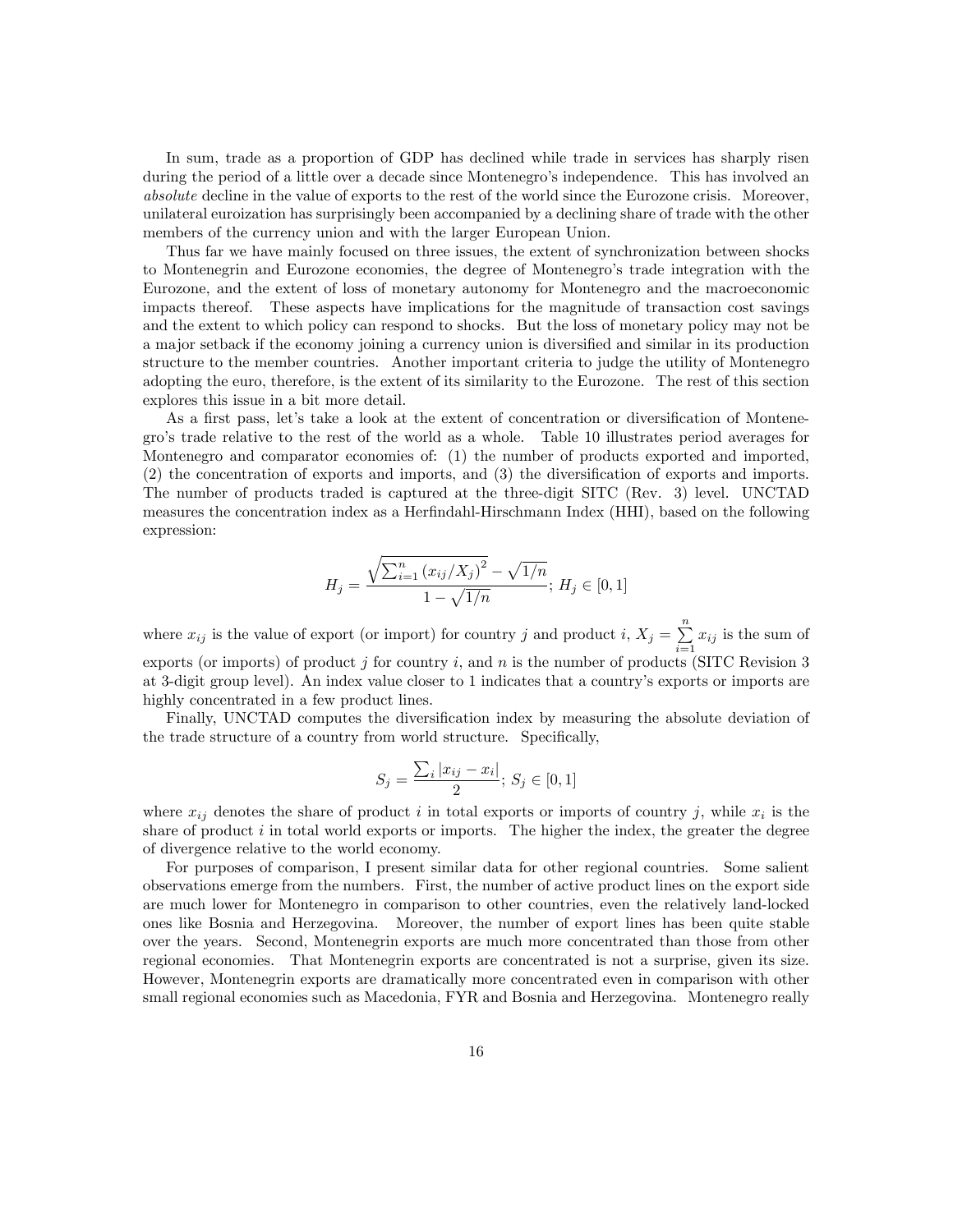is an outlier in this dimension, although less so than a decade ago (the index has declined from an average of 0.42 in 2006-08 to 0.24 in 2013-16. Third, Montenegro's export basket scores higher than any other regional economy in the divergence of its export structure from the world norm. Fourth, and rather unsurprisingly, the differences on the import side are generally much less stark than those on the export side. Taken together these numbers reflect the exceptional concentration and narrowness of Montenegrin export structure.

|                    |                          |       | Exports                 |       |                          | Imports                 |       |         |
|--------------------|--------------------------|-------|-------------------------|-------|--------------------------|-------------------------|-------|---------|
|                    | 2000-05                  |       | 2006-08 2009-12 2013-16 |       |                          | 2000-05 2006-08 2009-12 |       | 2013-16 |
| Number of Products |                          |       |                         |       |                          |                         |       |         |
| Bosnia and Herz.   | 190.7                    | 216.0 | 221.0                   | 220.8 | 239.8                    | 243.3                   | 246.5 | 247.8   |
| <b>Bulgaria</b>    | 228.5                    | 238.0 | 242.8                   | 243.3 | 240.7                    | 250.7                   | 250.0 | 251.8   |
| Croatia            | 228.8                    | 234.0 | 232.5                   | 238.3 | 248.0                    | 250.0                   | 248.8 | 248.5   |
| Montenegro         | $\omega_{\rm{max}}$      | 109.0 | 116.5                   | 108.3 | $\overline{\phantom{a}}$ | 220.0                   | 218.3 | 219.5   |
| Romania            | 229.5                    | 239.7 | 241.0                   | 243.3 | 245.0                    | 249.3                   | 248.0 | 248.3   |
| Serbia             | $\sim$                   | 241.0 | 241.5                   | 245.0 | $\sim$                   | 250.0                   | 248.5 | 249.3   |
| Slovenia           | 229.5                    | 237.7 | 237.0                   | 240.5 | 248.7                    | 251.3                   | 249.8 | 249.5   |
| Macedonia (FYR)    | 175.0                    | 192.7 | 197.3                   | 200.5 | 229.8                    | 238.7                   | 237.3 | 238.8   |
| Concentration      |                          |       |                         |       |                          |                         |       |         |
| Bosnia and Herz.   | 0.17                     | 0.13  | 0.11                    | 0.10  | 0.06                     | 0.08                    | 0.07  | 0.06    |
| <b>Bulgaria</b>    | 0.11                     | 0.14  | 0.12                    | 0.10  | 0.15                     | 0.12                    | 0.11  | 0.09    |
| Croatia            | 0.13                     | 0.12  | 0.11                    | 0.07  | 0.08                     | 0.08                    | 0.08  | 0.07    |
| Montenegro         | $\sim$                   | 0.42  | 0.37                    | 0.24  | $\sim$ $-$               | 0.09                    | 0.09  | 0.08    |
| Romania            | 0.13                     | 0.10  | 0.09                    | 0.10  | 0.07                     | 0.07                    | 0.06  | 0.06    |
| Serbia             | $\overline{\phantom{a}}$ | 0.09  | 0.07                    | 0.10  | $\overline{\phantom{a}}$ | 0.08                    | 0.12  | 0.11    |
| Slovenia           | 0.11                     | 0.13  | 0.16                    | 0.15  | 0.06                     | 0.07                    | 0.11  | 0.11    |
| Macedonia (FYR)    | 0.17                     | 0.20  | 0.18                    | 0.20  | 0.17                     | 0.11                    | 0.10  | 0.11    |
| Diversification    |                          |       |                         |       |                          |                         |       |         |
| Bosnia and Herz.   | 0.65                     | 0.63  | 0.61                    | 0.60  | 0.41                     | 0.39                    | 0.35  | 0.35    |
| <b>Bulgaria</b>    | 0.50                     | 0.49  | 0.44                    | 0.46  | 0.35                     | 0.30                    | 0.29  | 0.31    |
| Croatia            | 0.50                     | 0.45  | 0.45                    | 0.46  | 0.27                     | 0.24                    | 0.26  | 0.29    |
| Montenegro         | $\sim$                   | 0.70  | 0.71                    | 0.70  | $\sim$                   | 0.45                    | 0.44  | 0.44    |
| Romania            | 0.55                     | 0.44  | 0.42                    | 0.42  | 0.33                     | 0.26                    | 0.26  | 0.27    |
| Serbia             | $\overline{\phantom{a}}$ | 0.55  | 0.53                    | 0.51  | $\overline{\phantom{a}}$ | 0.28                    | 0.33  | 0.34    |
| Slovenia           | 0.47                     | 0.47  | 0.47                    | 0.46  | 0.30                     | 0.31                    | 0.29  | 0.31    |
| Macedonia (FYR)    | 0.65                     | 0.66  | 0.62                    | 0.67  | 0.40                     | 0.40                    | 0.40  | 0.45    |

Table 10: Various Indexes of merchandise export concentration and diversification. Source:Author's calculations based on data from UNCTADstat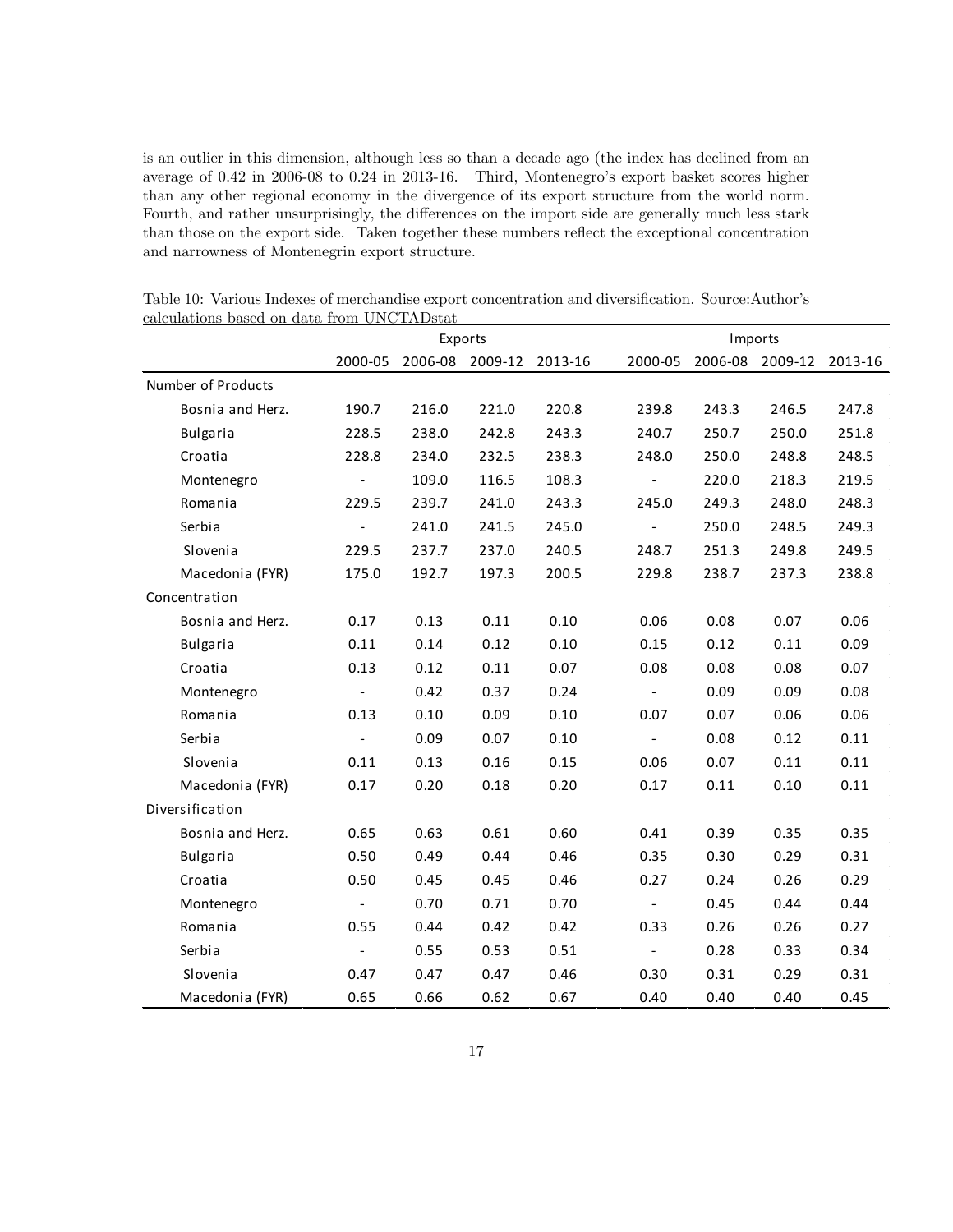So far we have explored the extent to which Montenegro's trade structure resembles the rest of the world. Our main interest, however, is in the issue of euroization, and in that context, the more interesting basis for evaluation is the Eurozone rather than the world. Table 11 provides such a comparison for economic structures. Again, I provide information for Montenegro and several other regional economies as well as recent Eurozone entrants (i.e., the Baltic states). The period spanned covers 2000-16, and I report averages for sub-periods. The statistics that I employ are the commonly used Bray-Curtis and modified Finger-Kreinin indexes. The former, which varies between 0 and 1, measures the extent of dissimilarity between the economic structures of countries  $j$  and  $k$ , and is constructed as follows:

$$
d_{jk} = \frac{\sum_{i=1}^{N} |y_{ij} - y_{ik}|}{\sum_{i=1}^{N} (y_{ij} + y_{ik})}
$$

where  $y_{ij}$  is the share of sector i in country j's value-added,  $y_{ik}$  is the corresponding share for the Eurozone, and  $N$  is the total number of sectors. The greater the calculated value of the index, the higher the extent of dissimilarity between a country's economic structure and the Eurozone. In the limit, with  $d_{ik} = 1$ , the two countries are completely dissimilar in that there is no overlap between their structures of production. The calculations are based on 10 sectors covering both goods and services (see the footnote to Table 11 for a detailed list of the sectors).

The modified Finger-Kreinin index varies between 0 and 100, and is calculated as follows:

$$
f_{jk} = \min(y_{ij}, y_{ik})
$$

An index value of 100 indicates the greatest extent of structural similarity between the economies. The two indexes largely convey a similar picture. According to the Bray-Curtis index, Montenegro has one of the most dissimilar economic structures relative to the Eurozone among regional economies. However, Lithuania, in spite of having recently joined the Eurozone, continues to have an equally dissimilar structure. The Finger-Kreinin index indicates that Montenegro has the lowest extent of similarity with the Eurozone economy over the entire time period. Notice that the two indices have been quite stable for Montenegro, the former varying between 0.18 and 0.19 over the period 2006-16, and the Finger-Kreinin index varying between 69.6 and 70.9 over the same period. There does not seem to be much evidence of endoneous growth of structural similarity following the adoption of the euro. Notice also that Estonia, Latvia, and Slovenia, i.e., all the Eurozone members with the exception of Lithuania, display a much higher degree of similarity of economic structure with the Eurozone.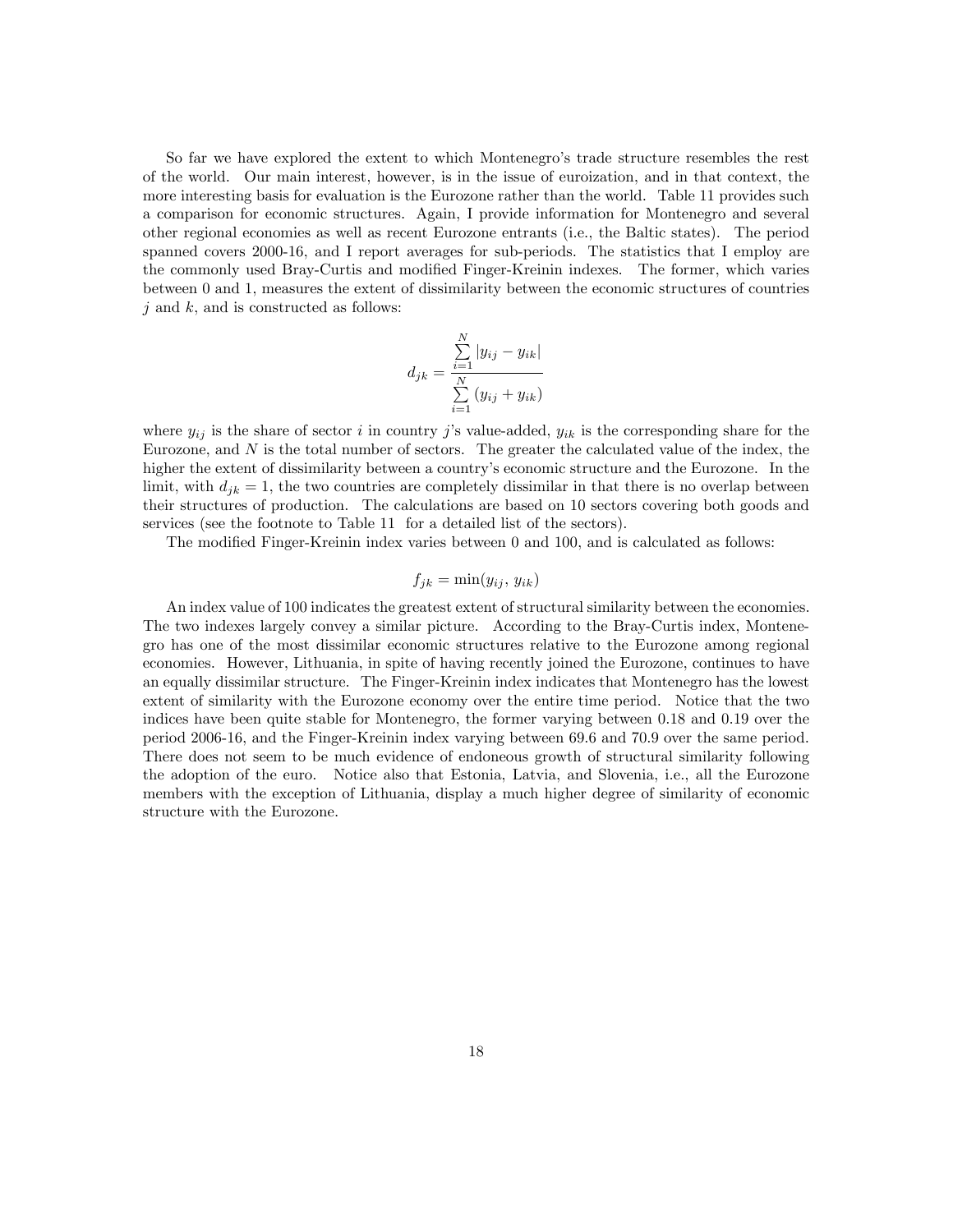|                  |                              |                                 | Bray-Curtis index |      |       |       | Finger-Kreinin index            |       |
|------------------|------------------------------|---------------------------------|-------------------|------|-------|-------|---------------------------------|-------|
|                  |                              | 2000-05 2006-08 2009-12 2013-16 |                   |      |       |       | 2000-05 2006-08 2009-12 2013-16 |       |
| Estonia          | 0.10                         | 0.10                            | 0.09              | 0.09 | 80.40 | 80.17 | 81.03                           | 80.45 |
| Croatia          |                              | 0.10                            | 0.08              | 0.09 | 79.05 | 78.60 | 80.85                           | 79.70 |
| Latvia           |                              | 0.13                            | 0.12              | 0.12 | 77.47 | 77.53 | 79.25                           | 78.18 |
| Lithuania        | 0.09<br>0.14<br>0.15<br>0.19 | 0.17                            | 0.19              | 0.20 | 75.90 | 74.47 | 73.28                           | 72.13 |
| Romania          |                              | 0.19                            | 0.21              | 0.15 | 72.37 | 72.10 | $70.50\,$                       | 75.45 |
| Slovenia         | 0.09                         | 0.09                            |                   |      | 81.10 | 80.47 | 81.73                           | 79.80 |
| Montenegro       |                              | 0.18                            | $0.08$<br>0.18    | 0.19 |       | 69.60 | 70.85                           | 69.40 |
| Macedonia (FYR)  | 0.19                         | 0.16                            | 0.15              | 0.17 | 70.68 | 73.60 | 74.95                           | 73.75 |
| Serbia           | 0.20                         | 0.13                            | 0.14              | 0.15 | 70.45 | 75.53 | 74.53                           | 73.43 |
| Bosnia and Herz. |                              | 0.13                            | 0.13              |      | 76.30 | 75.03 | 76.35                           | 76.07 |

Table 11: Bray-Curtis and Finger-Kreinin Indexes of Similarity to the Eurozone 19 (based on the share of GDP of 10 sectors). Table 11: Bray-Curtis and Finger-Kreinin Indexes of Similarity to the Eurozone 19 (based on the share of GDP of 10 sectors). Source:Author's calculations based on Eurostat Source:Author's calculations based on Eurostat

\*The 10 sectors include: (1) Agriculture, forestry and fishing, (2) Industry (except construction), (3) Construction, (4) Wholesale and activities,  $(7)$  Real estate activities,  $(8)$  Professional, scientific and technical activities; administrative and support service activities,  $(9)$ Public administration, defence, education, human health and social work activities, and (10) Arts, entertainment and recreation; other activities,  $(7)$  Real estate activities,  $(8)$  Professional, scientific and technical activities; administrative and support service activities,  $(9)$ Public administration, defence, education, human health and social work activities, and (10) Arts, entertainment and recreation; other  $*$ The 10 sectors include: (1) Agriculture, forestry and fishing, (2) Industry (except construction), (3) Construction, (4) Wholesale and retail trade, transport, accommodation and food service activities,  $(5)$  Information and communication,  $(6)$  Financial and insurance retail trade, transport, accommodation and food service activities, (5) Information and communication, (6) Financial and insurance service activities; activities of household and extra-territorial organizations and bodies. service activities; activities of household and extra-territorial organizations and bodies.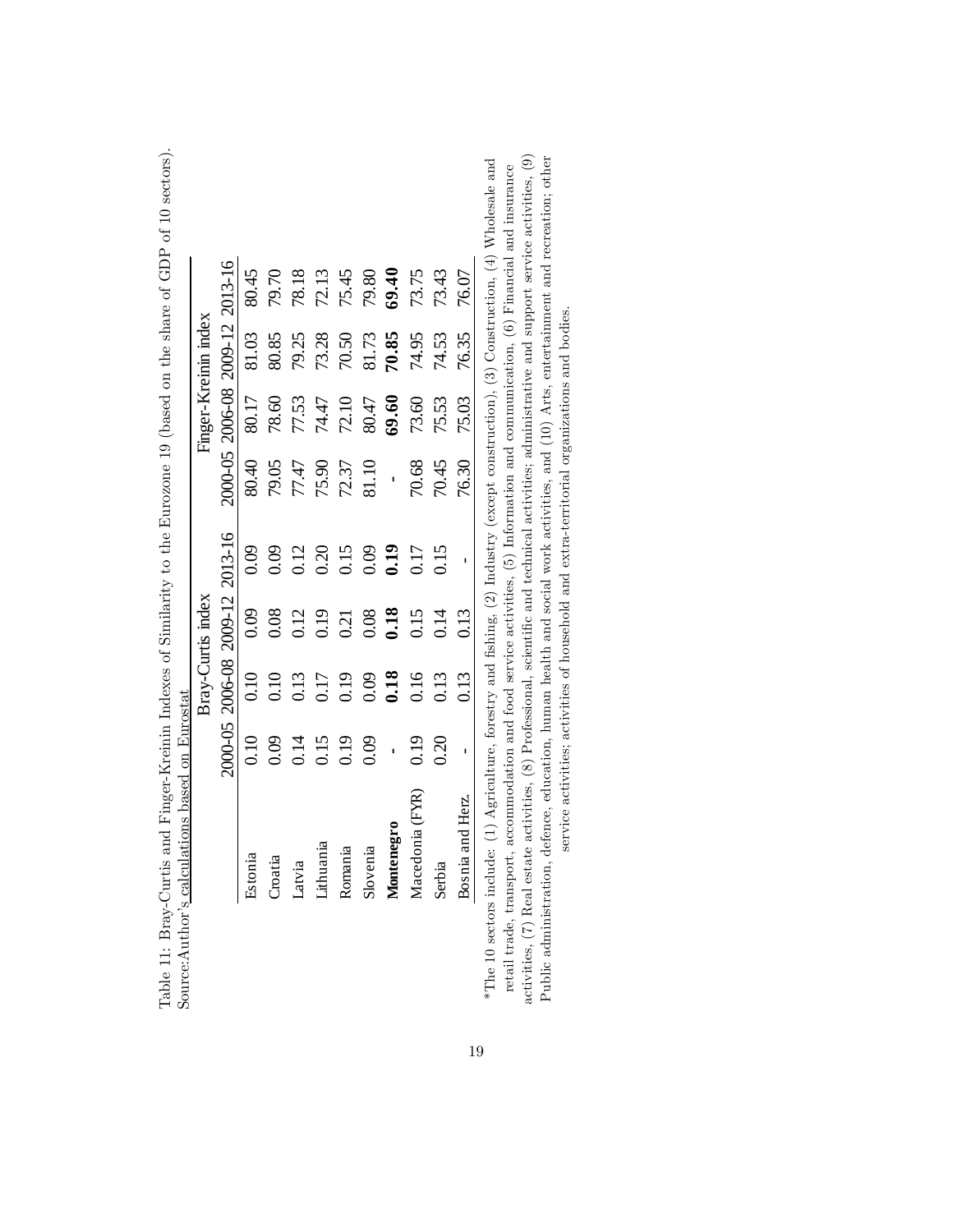Table 12 extends the analysis to Montenegrin exports and imports. I use annual data from UN Comtrade, which provides information for the European Union as a whole rather than the Eurozone. Furthermore, I separately calculate the indexes for trade in goods (SITC Rev. 3, categories 0-9) and services (Extended Balance of Payments Services or EBOPS classification, 2002). Again, Montenegro's export structure is rather different from that of European Union countries. This holds for both goods and services. The average value of the Bray-Curtis index over 2013-15 was 0.6 for goods and 0.56 for services. The corresponding values of the Finger-Kreinin index were 39.9 and 43.9, respectively. Similarity increased somewhat between 2006-08 but has been stagnant since then. Not surprisingly, and less informatively, Montenegro is much more similar to the European Union on the import side than the export side.

|                  |         | <b>Bray-Curtis Index</b> | Finger-Kreinin Index |
|------------------|---------|--------------------------|----------------------|
|                  | Exports | Imports                  | Exports<br>Imports   |
| Goods (SITC 3)   |         |                          |                      |
| 2006-08          | 0.69    | 0.16                     | 83.76<br>31.24       |
| 2009-12          | 0.60    | 0.25                     | 39.81<br>75.26       |
| 2013-15          | 0.60    | 0.25                     | 39.93<br>75.12       |
|                  |         |                          |                      |
| Services (EBOPS) |         |                          |                      |
| 2006-08          | 0.59    | 0.31                     | 68.63<br>41.00       |
| 2009-12          | 0.56    | 0.26                     | 73.45<br>44.10       |
| 2013-15          | 0.56    | 0.30                     | 70.08<br>43.86       |

Table 12: Indexes for similarity between Montenegrin and European Union exports and imports. Source: UN Comtrade

Another measure of structural similarity is the Grubel-Lloyd Index of intra-industry trade, which is given by:

$$
GL_{ij} = 1 - \frac{\sum_{k=1}^{n} |x_{ijk} - m_{ijk}|}{\sum_{k=1}^{n} (x_{ijk} + m_{ijk})}
$$

where  $x_{ijk}$  is the export of industry k goods from country i to country j, while  $m_{ijk}$  are the corresponding imports. The index varies between 0-1, with a higher value representing greater intra-industry trade in goods. I employed SITC Rev. 2 data at the 2-digit level of disaggregation, which yields 68 sub-sectors. For comparison purposes, I provide data for three other former Yugoslav Republics (Serbia, Bosnia and Herzegovina, and Macedonia, FYR). While Montenegro's intra-industry trade has almost doubled starting from a low base, it is still the lowest by far among the economies reported. Given our previous findings about the concentration of Montenegrin production structure, this is hardly surprising. By way of comparison, Brixiová et al.  $(2010)$ calculated the Grubel-Lloyd index for Estonia, another small open economy, to be close to 0.3 in 2007, four years before joining the Eurozone. An older but more comprehensive study, Fidrmuc (2001), found an average index value of 0.44 in 1998 for trade between central and east European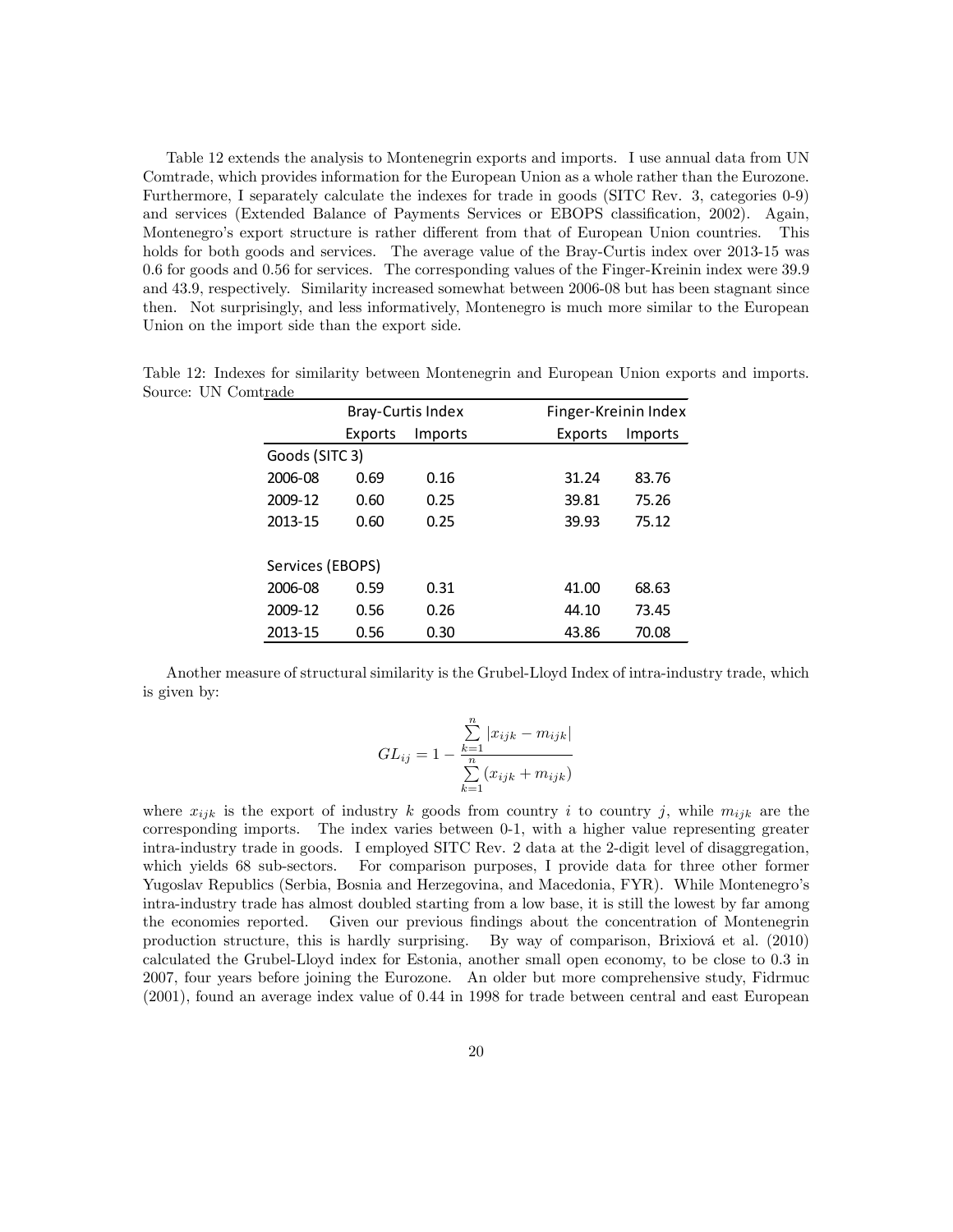#### countries (CEECs) and the European Union.<sup>22</sup>

Table 13: Grubel-Lloyd index of intra-industry trade in 2007 and 2015 with the EU. Source: Author's calculations based on UN Comtrade

|      | Bosnia and Herz. Montenegro |      | Serbia | Macedonia, FYR |
|------|-----------------------------|------|--------|----------------|
| 2007 | 0.43                        | 0.08 | 0.44   | 0.30           |
| 2015 | 0.50                        | 0.15 | 0.68   | 0.36           |

The overall finding that has emerged from our analysis reinforces the earlier finding from Section 3 of limited structural symmetry between Montenegro and the Eurozone. Moreover, the degree of similarity, and by implication the symmetry of shocks, does not seem to have increased following euroization. How have these structural differences translated into the aggregate behavior of the trade balance? Figure 3, which shows the evolution of the balance of goods trade and balance of services trade separately, for the period 2008-16, reveals an interesting picture. While the Eurozone has run a trade surplus in goods since the crisis, Montenegro has experienced a huge trade deficit averaging about 44 percent. And while Montenegro's surplus in services trade, which averaged almost 18 percent over the period, mitigated the overall trade deficit, the Eurozone ran a small surplus in services, averaging less than 1 percent. The figure, with the wide bands representing Montenegrin deficits (surpluses) in goods (services) trade bounding corresponding Eurozone plots from above and below eloquently highlights how differences in economic structure have transformed into differences in aggregate behavior.



Figure 3: Trade balance (as a proportion of GDP) in goods and services, 2008-16. Source: UNC-TADstats.

 $22$ I calculated this number from Table A2 of the paper.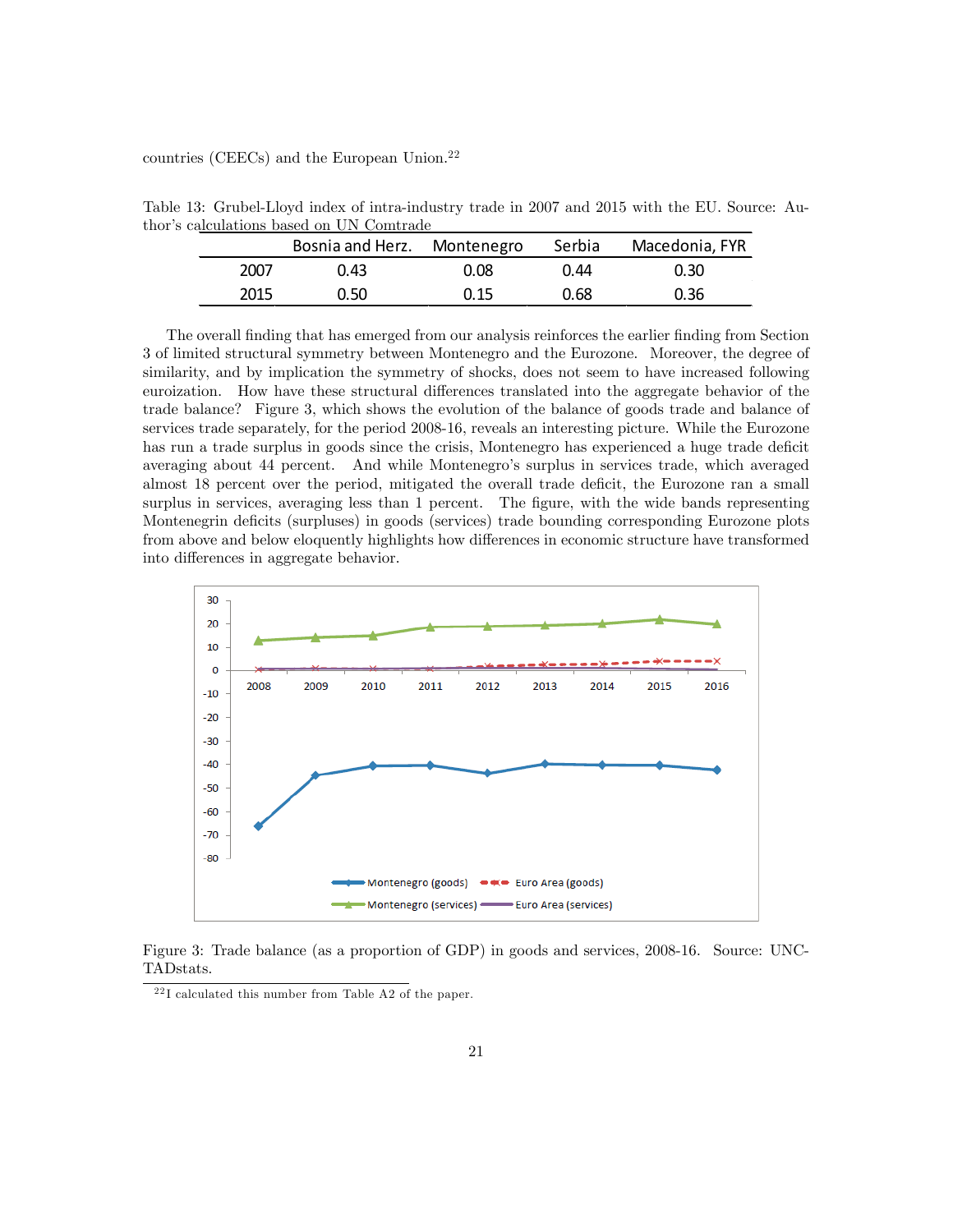### 6 Concluding Remarks

Relatively little research exists on the experience of the two countries that have unilaterally euroized. This paper has focused on Montenegro  $-$  a small open economy- in the context of the relevant optimum currency area issues. While Montenegro is likely to have benefitted from importing policy credibility through official euroization, the admittedly preliminary evidence that I present suggests that: (1) the Montenegrin economy is only weakly synchronized with the Eurozone, (2) this weak synchronization, in the absence of monetary autonomy or exchange rate-based stabilization mechanisms, raises the costs of currency union, and (3) there is little evidence that euroization has resulted in greater integration of the economy with the Eurozone. Indeed, if anything, Montenegro has become less integrated by some measures such as the share of Montenegro's merchandise exports destined for the Eurozone. Large current account deficits financed to a significant extent by FDI inflows directed towards the (largely non-tradable) real estate, banking, and construction sectors increases the salience of currency concerns. Recent experience has shown that membership of a currency union does not mitigate the threat posed by continuous and large current account deficits. While it is challenging, given the lack of adequate data, to evaluate the net benefits of currency union membership with any reasonable degree of precision, the absence of a lender of last resort, a fiscal union, or a voice in monetary policy, if anything, only serve to enhance these concerns.

### References

- Tamim Bayoumi and Barry Eichengreen. (1992, January). Shocking aspects of european monetary unification. NBER Working Papers 3949, National Bureau of Economic Research, Inc.
- Blanchard, Olivier Jean and Quah, Danny. (1989, September). The Dynamic Effects of Aggregate Demand and Supply Disturbances. American Economic Review  $79(4)$ , 655–673.
- Eduardo Borensztein and Andrew Berg. (2000, March). The Pros and Cons of Full Dollarization. IMF Working Papers 00/50, International Monetary Fund.
- Brixiová, Zuzana and Morgan, Margaret H. and Wörgötter, Andreas. (2010). On the road to euro: How synchronized is Estonia with the Euro zone? European Journal of Comparative Economics  $7(1)$ , 203-227.
- Edwards, Sebastian. (2001). Dollarization: Myths and realities. Journal of Policy Modeling 23 (3),  $249 - 265.$
- European Commission. (1990). One market, one money: an evaluation of the potential benefits and costs of forming an economic and monetary union. Technical Report 44.
- Fabris, Nikola and Vukajlović-Grba, Danijela and Radunović, Tanja and Janković, Jelena. (2004). Economic policy in dollarized economies with a special review of Montenegro. Working Paper 1, The Central Bank of Montenegro.
- Fidrmuc, Jarko. (2001). Intraindustry trade between the EU and the CEECs  $\H{U}$  the evidence of the first decade of transition. Focus on Transition  $(1)$ , 65–78.